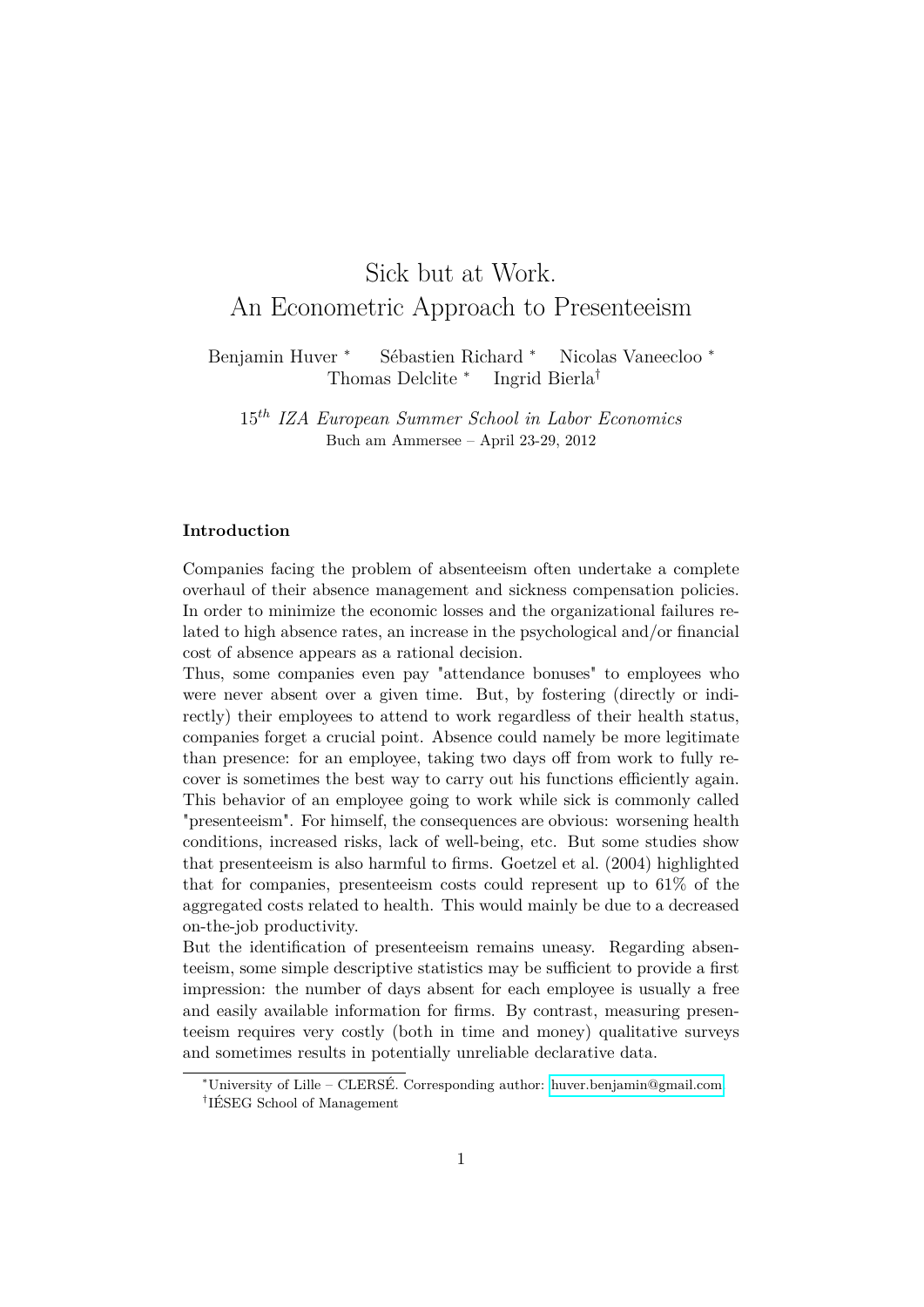Hence, our paper's starting point is a very simple observation. It would be relevant to work out a quantitative tool designed to measure presenteeism based on employees absence data. So far, such instrument is not defined in the academic literature (section 1), but a "zero-inflated negative binomial model" is well suited to this task. After a detailed presentation of its theoretical underpinnings (section 2), we propose an empirical application to the case of a French hospital with about 3600 employees (section 3). We then analyze our results and provide evidence on the reliability of our measures, thanks to longitudinal absence data (Section 4).

# **1. Sick workers**

Before presenting the model, it is worth to describe presenteeism. To our knowledge, up to now only qualitative studies explored it, especially through large-scale survey data (mostly from Nordic countries). Some of the questions in these surveys directly focus on presenteeism: they therefore constitute the best sources of knowledge on the subject.

#### <span id="page-1-0"></span>**1.1 What is presenteeism?**

A definition of presenteeism was widely accepted in the last years (Aronsson & Gustafsson 2005, Johns 2009, Bergström et al. 2009); it characterizes the behavior of an employee who goes to work even though his health status would justify a sick leave. From this fundamental definition, two alternative statistical approach can be deduced. First, in line with Hansen & Andersen (2008), presenteeism and absenteeism should be understood as two results of the same process. Let us consider that there is a standard absence level, or in other words an average absence level, corresponding to a normal behavior: "if I am sick, I stay at home, otherwise I show up at work". In reference to this standard behavior, a group of individuals has an abnormally low absence level (presenteeism) and another group experiences an abnormally high absence level (absenteeism). The benefit of this simplified approach is to clarify the links between the studied phenomena and to anticipate our econometric procedure.

A second standpoint emerges when analyzing presenteeism over time. When an employee is used to attend work despite being sick, his past absence records should be characterized by very low or zero values. Thus, if longitudinal data is available, a diachronic analysis is another way to measure presenteeism. Some studies indeed recognize the relevance of such longitudinal approach, especially to explore the links between presenteeism and further sickness absence (Kivimäki et al. 2005, Bergström et al. 2009, Demerouti et al. 2009).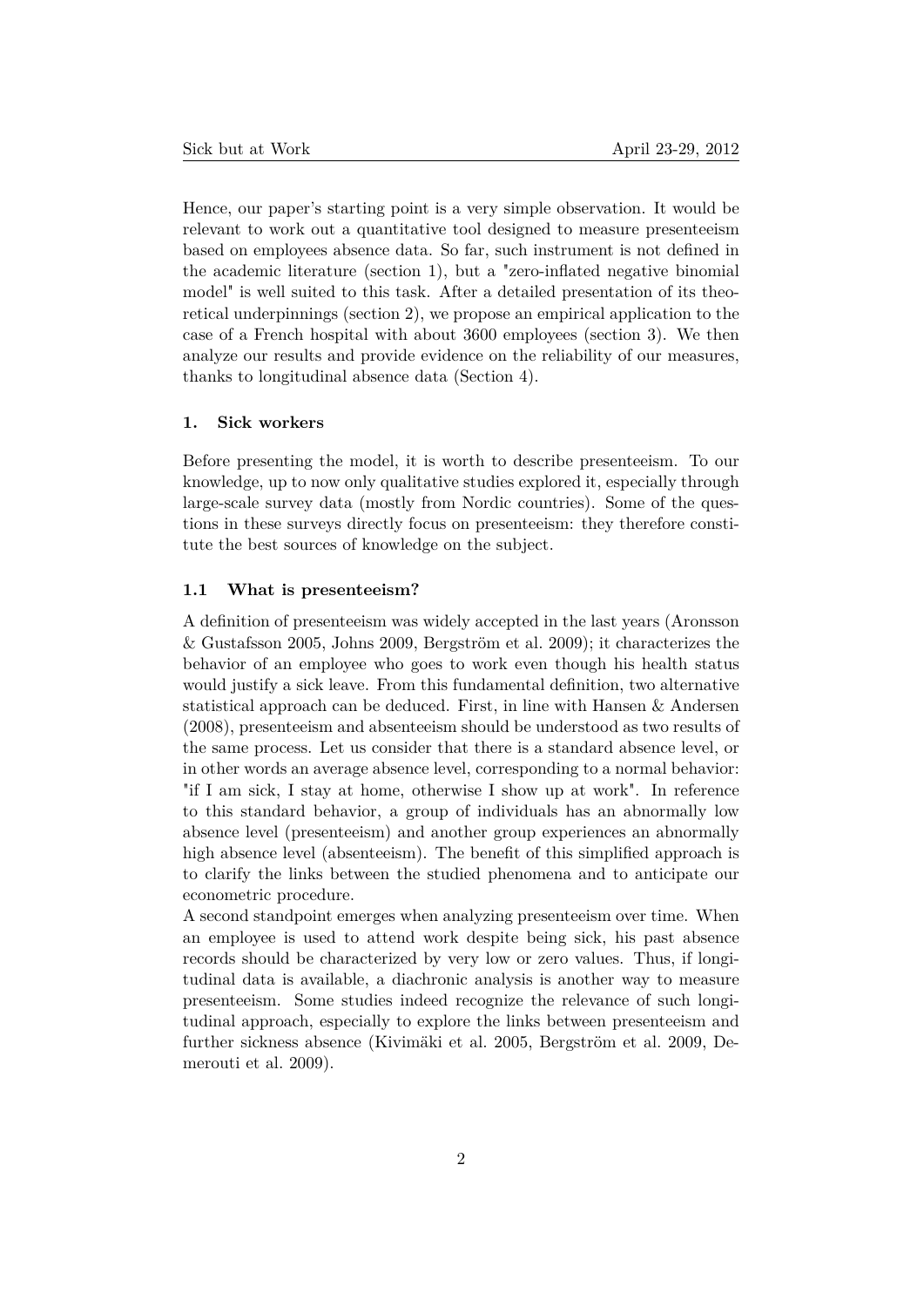# **1.2 What are the causes of presenteeism?**

Two types of factors are identified to explain presenteeism: personallyrelated and work-related factors (Aronsson & Gustafsson 2005). Demographic variables fall into the first category. Initially, it may be observed that the effects of gender and age are not subject to a real consensus. Older employees would be more likely to attend work while sick: according to Hansen & Andersen (2008), presenteeism and age are positively correlated. Concerning gender, and focusing on a hospital context, men seem to be more at risk than women (Demerouti et al. 2009). A possible explanation is that women put more effort into family life and childcare. But Aronsson et al. (2000) get contradictory results: employees with dependent children are more likely to experience presenteeism. The link between presenteeism and family life remains to be demonstrated.

However, studies don't develop these demographic factors and often use them as mere control variables. In fact, job-related causes have a more decisive effect on presenteeism (Hansen & Andersen 2008). Presenteeism is prevalent in jobs where attendance has a great influence on other people and on their primary needs (Aronsson et al. 2000). This is the case in the hospital sector. According to Demerouti et al. (2009) working every day closely with patients leads nurses to believe that their tasks cannot be postponed or delegated: this paves the way for presenteeism. Team membership produces the same effect. Caverley et al. (2007) suggest that the decision to be at work despite being sick is related to two key issues. First, if replacement is impossible, employees want to spare their colleagues an additional workload. Second, if they manage a team, the feel responsible for their subordinates and want to ensure that the activities run smoothly. It is, in fact, widely accepted that presenteeism behavior more often occurs for managers.

But, beside the working environment, an individual's job situation can also produce presenteeism. Perfect work attendance, whatever the circumstances, is sometimes perceived by employees as organizational commitment and as an evidence of loyalty to the company (Hansen & Andersen 2008). Presenteeism is for instance higher for employees hired on fixed-term contracts (Caverley et al. 2007), who expect to achieve a permanent status. Such behavior is a kind of "voluntary" presenteeism (resulting from an individual's decision) that some authors (among them Gosselin & Lauzier (2011)) distinguish from "involuntary" presenteeism, imposed upon employees by organizational demands.

#### **1.3 What are the consequences of presenteeism?**

Presenteeism may first lead to longer sick leaves in the following months or years. Bergström et al. (2009) show that employees reporting that they attend frequently while sick at the beginning of the study, are significantly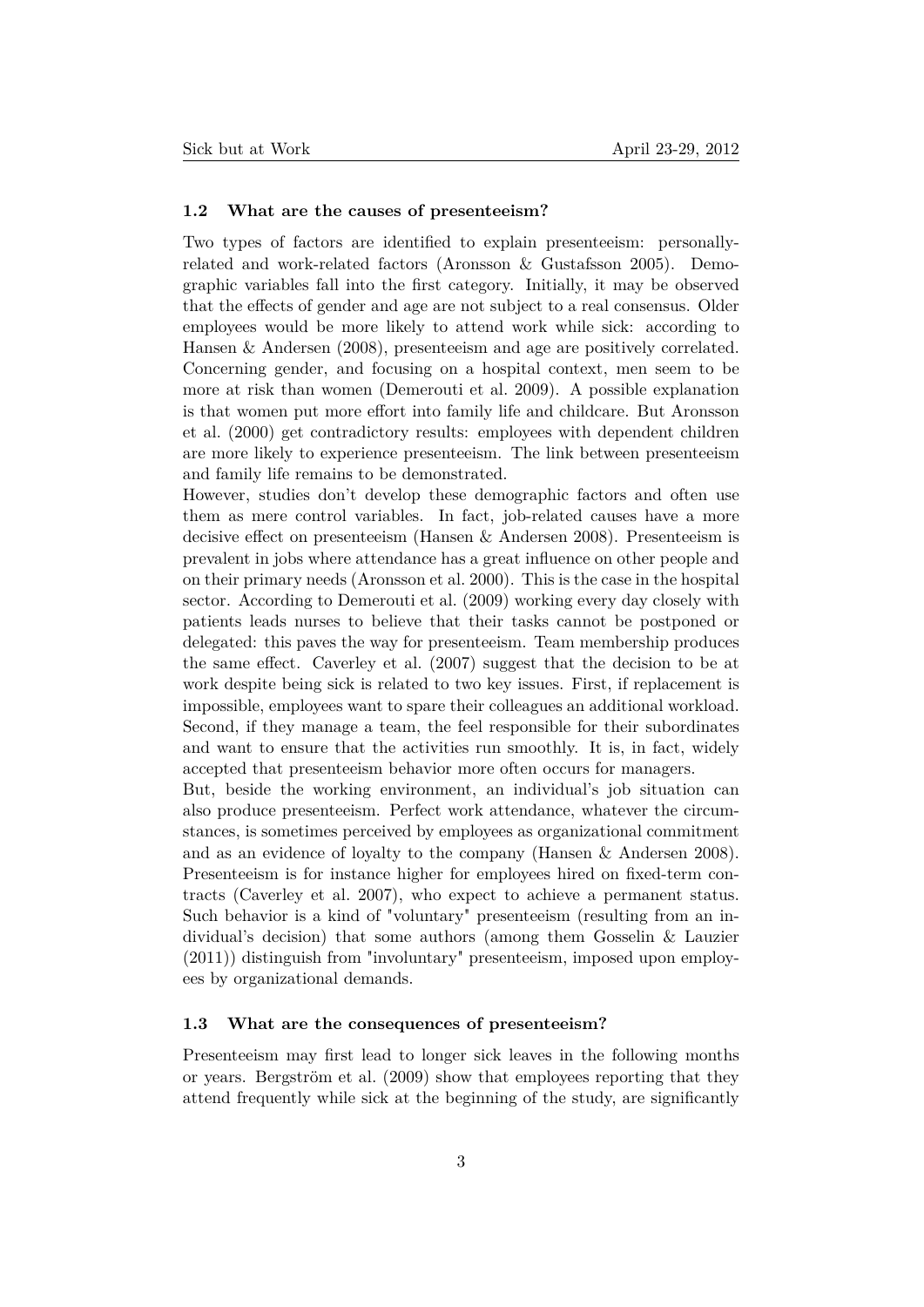more absent 18 months and three years later. These respondent's perceived health status clearly deteriorates during the study. The harmful impact of presenteeism on health is also highlighted by Kivimäki et al. (2005): a three year follow-up of British civil servants reveals that individuals who were never sick during the period have an "increased risk of serious coronary events" (Kivimäki et al. 2005, p.102) and a poorer health compared to others. "Costs of presenteeism" are also identified. The background to these costs is a decreased on-the-job productivity, which accounts for a large part in the total health-related expenses of employers. Goetzel et al. (2004) even emphasize that these presenteeism costs are significantly higher than medical or absence costs. Moreover, according to Demerouti et al. (2009), in the hospital sector, presenteeism could affect the quality of care.

# **2. Model overview**

These outcomes will constitute a reference point when it comes to evaluate the relevance of our own results. But in this section, we first give theoretical considerations on zero-inflated models. The starting point is a simple statistical distribution: the Poisson distribution. After several improvements, we will show that a particular treatment of zero values is well suited to the measure of presenteeism.

# **2.1 Absence data and probability distributions**

#### *Poisson distribution*

Absence variables are "count data": they count, for instance, the number of days absent for each employee in a year. The Poisson distribution is used to model the number of events occurring over a given time, and therefore seems to be well suited for absence data. More formally, if a random variable called  $Y_i$  follows a Poisson distribution with mean  $\lambda > 0$ , then

<span id="page-3-0"></span>
$$
P(Y_i = y_i | x_i) = \frac{e^{-\lambda_i} \lambda_i^{y_i}}{y_i!}
$$
 (1)

and

$$
E(y_i|x_i) = V(y_i|x_i) = \lambda_i = \exp(\alpha_0 + \alpha_1 x_1 + \alpha_2 x_2 + \dots + \alpha_k x_k) = e^{X'\alpha}
$$
 (2)

where  $y_i$  is the observed (discrete) variable,  $\lambda_i$  the mean (expected value),  $X = [x_1 \ x_2 \ ... \ x_k]$  a vector of *k* explanatory variables and  $\alpha = [\alpha_0 \ \alpha_1 \ ... \ \alpha_k]$ a vector of *k* coefficients.

In a Poisson distribution mean and variance are assumed to be equal. However, for absence data, this assumption is never satisfied: it is, on the contrary, characterized by an important overdispersion (the variance is larger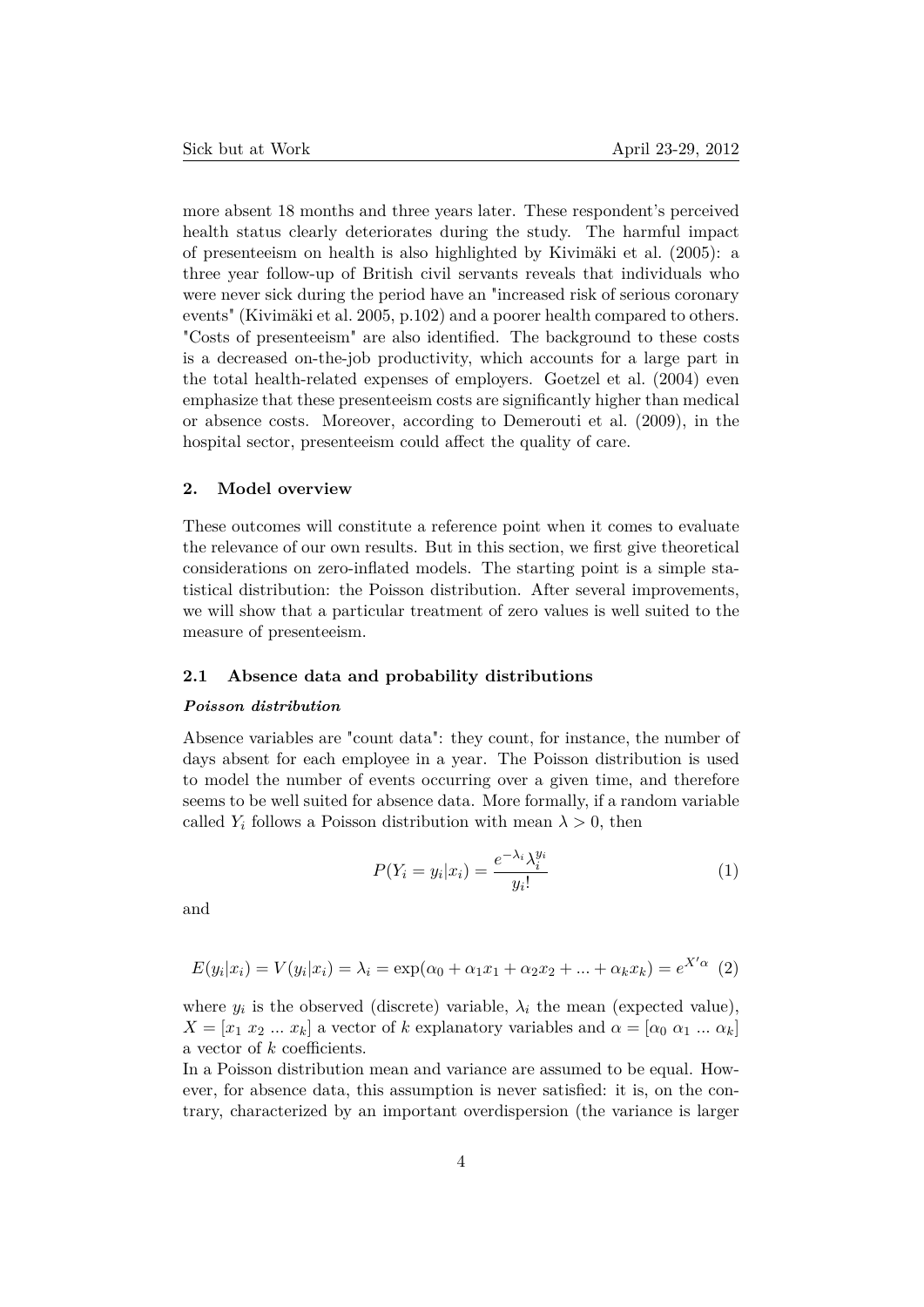than the mean). A single Poisson process with given mean cannot explain the population's absence behavior: there is too much heterogeneity among individuals. That could be explained by differences in the health status, for example.

#### *Negative binomial distribution*

The traditional way to deal with unobserved heterogeneity is to use a negative binomial distribution. It is an improvement or a generalization of the simple Poisson model. The main change lies in the input of an heterogeneity parameter devoted to the capture of overdispersion (Hilbe 2011). In the Poisson distribution (see equation [1\)](#page-3-0),  $\lambda_i = \exp(X'\alpha)$ , that's to say  $log(\lambda_i) = X' \alpha$ . We introduce  $u_i$  as a multiplicative parameter:

$$
f(y_i|x_i, u_i) = \frac{e^{-\lambda_i u_i} (\lambda_i u_i)^{y_i}}{y_i!}
$$

To model this parameter, we apply a Gamma distribution<sup>[1](#page-4-0)</sup>, which fits to the particular nature of *u<sup>i</sup>* . This dispersion parameter is namely multiplicative: since  $\lambda$  is always positive,  $u_i$  has to be positive. Moreover, because it is designed to capture dispersion, *u<sup>i</sup>* should allow a higher variance and leave the Poisson mean unchanged. The Gamma is well suited to do so: it models real positive variables of various shapes (Hilbe 2011), and if we consider that  $u_i$  follows a Gamma distribution accepting two equal parameters, so that  $u_i \sim \Gamma(\theta, \theta)$ , we find  $E(u_i) = 1$  (and  $V(u_i) = 1/\theta$ ). Thus, the mean of the negative binomial distribution will finally be equal to the Poisson mean  $(\lambda)$ , and the variance will be  $V(y_i) = \lambda + (\lambda^2/\theta)$ . Identity between the mean and variance is no more needed and the link between mean and variance depends on parameter *θ*. It may also be noticed that the Gamma distribution provides an analytical solution for the maximum likelihood estimation.

If we integrate the Gamma distribution in the Poisson model, we get the negative binomial probability mass function:

$$
P(Y_i = y_i) = \frac{\Gamma(\theta + y_i)}{\Gamma(y_i + 1)\Gamma(\theta)} \left(\frac{\theta}{\theta + \lambda_i}\right)^{\theta} \left(\frac{\lambda_i}{\theta + \lambda_i}\right)^{y_i}
$$
(3)

#### **2.2 Modeling excess zeros**

Another feature of absence data is that nil values are overrepresented. A majority of employees are actually never absent during a given year. The real difference between basic models and zero-inflated models lies precisely in a special treatment of zero values. This property allows also an estimation of presenteeism behavior. Zero-inflated models assume that two separate processes may produce nil values (Winkelmann 2008). In the first situation,

<span id="page-4-0"></span><sup>&</sup>lt;sup>1</sup>The negative binomial model is a Poisson-Gamma mixture.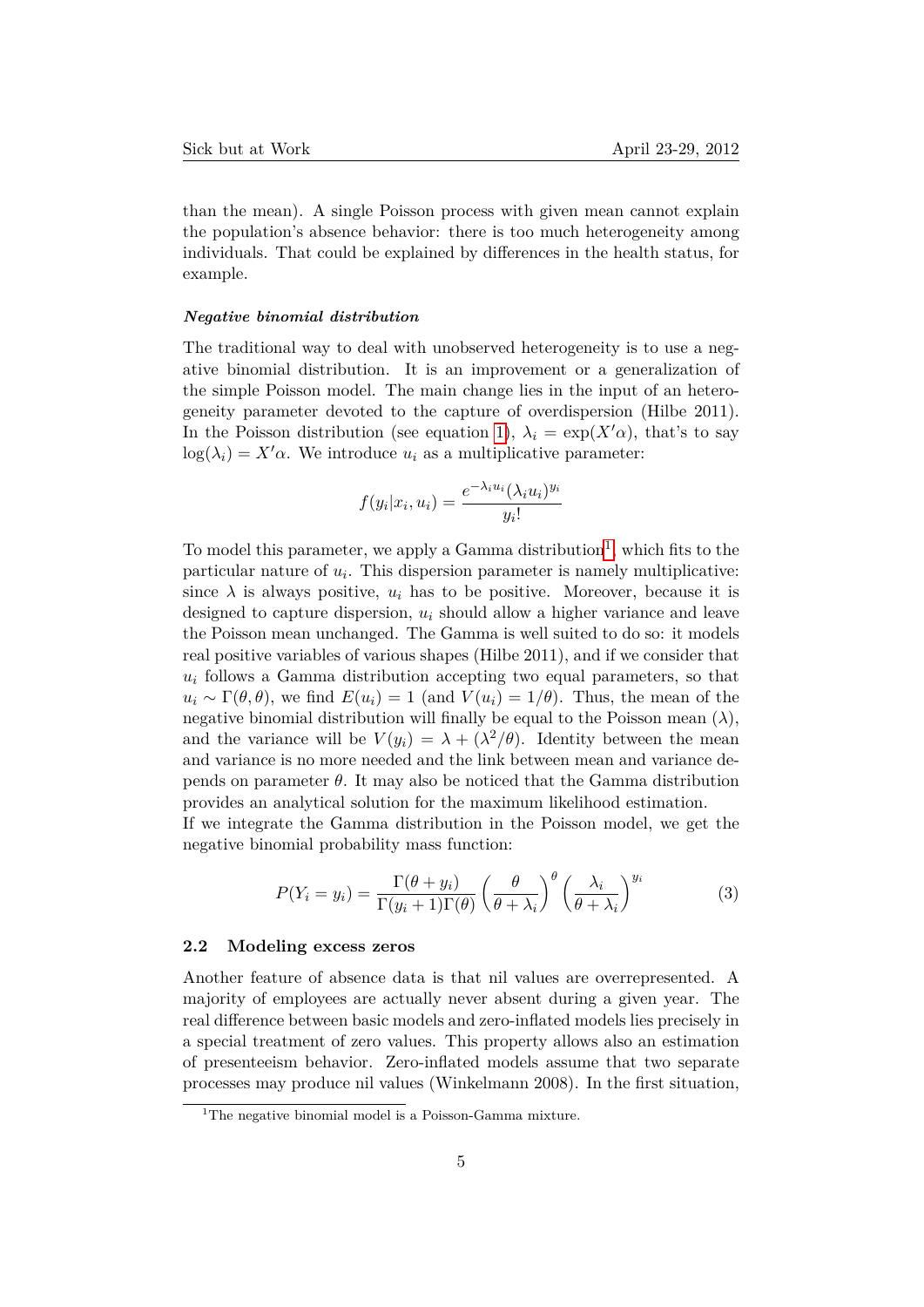zeros result from a "normal" count data process, which produces nil values, but also positive values. These are "incidental" zeros (Staub & Winkelmann 2011): the employee was not absent because he was not sick. If sickness had occurred, he would obtain a positive value. In the second case, the zeros come from a specific process (called "perfect state" by some authors) that produces only nil values. The employee was sick, but, despite his poor health status, he voluntary decided to attend work. These zero values are "strategic" We call such behavior "presenteeism".

To our knowledge, two papers concerning absenteeism and using zero-inflated models also noticed this particular behavior, but don't clearly identified it as presenteesim. A French article (Missègue 2007, p.11) distinguishes these two sources of nil values. On the one hand, "individuals with health problems, who show up even if a sick leave would be justified" and, on the other hand, individuals who were not sick. As well, Frick & Malo (2008, pp.517-518) assume that "some individuals will have zero absence days because they follow an absolute rule of no voluntary absenteeism".

The probability distribution of a zero-inflated model also shows the separate treatment of nil values:

<span id="page-5-1"></span>
$$
P(Y_i = y_i) = \begin{cases} p_i + (1 - p_i)f(0) & \text{if } y_i = 0\\ (1 - p_i)f(y_i) & \text{if } y_i > 0 \end{cases}
$$
 (4)

Some general remarks can be made here about the model's components. First of all, the function noted  $f(.)$  can be a Poisson or a negative binomial probability function<sup>[2](#page-5-0)</sup>. The only difference with basic models is that  $f(0)$  (incidental zeros) and  $f(y_i) \forall y_i > 0$  (other positive values) are distinguished. Furthermore, if  $y_i = 0$ , we see that two situations are taken into account:  $p_i$ is the probability to be in a "perfect state" where only zero values are generated and  $(1-p_i)$  covers the situations where  $y_i$  can be either nil or positive. This raises the question of the interpretation of these three components:  $p_i$ ,  $(1 - p_i)f(0)$  and  $(1 - p_i)f(y_i)$ .

 $p_i$  and  $(1 - p_i)f(0)$  differentiate between two sources of nil values.  $p_i$  is the probability that zeros are "structural" (Staub & Winkelmann 2011) and  $(1 - p_i)f(0)$  captures "incidental" zeros.  $p_i$  depends on a specific vector of independent variables (denoted by *Z*): we consider that this set of variables includes the explanatory factors for presenteeism and that  $p_i$  is the presenteeism probability for individual *i*. It is important to notice that this vector *Z* can be identical or different from the vector of explanatory variables *X* used to estimate the count data model (Winkelmann 2008). The probability  $p_i$  is estimated through a logistic regression model. We can write:

$$
p_i = \frac{exp(Z'\beta)}{1 + exp(Z'\beta)}
$$
(5)

<span id="page-5-0"></span> $2^2$ Or even more generally, any other statistical probability function.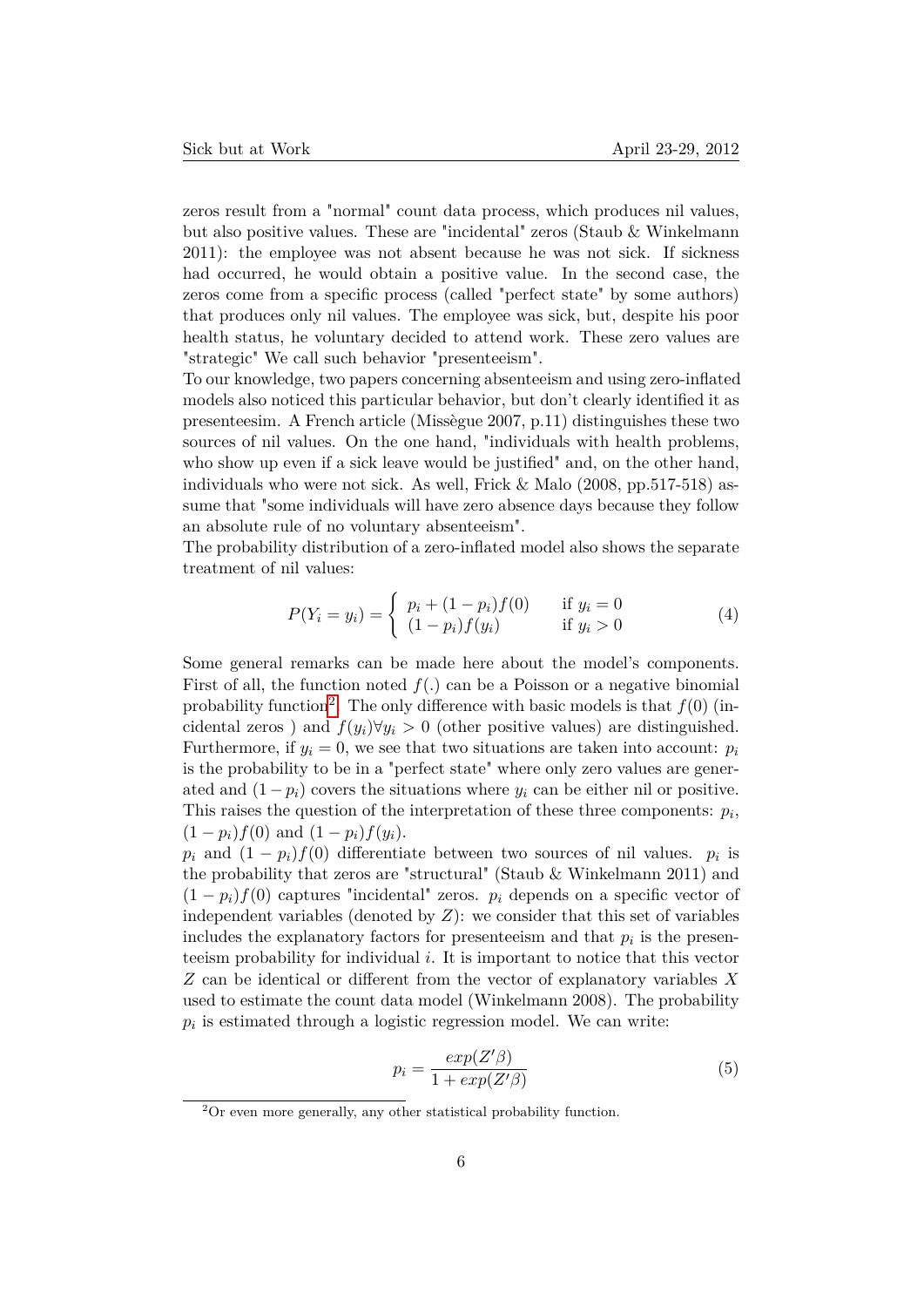where  $Z = [z_1 \ z_2 \ ... \ z_k]$  is a vector of *k* explanatory variables and  $\beta =$  $[\beta_0 \ \beta_1 \ \dots \ \beta_k]$  a vector of *k* coefficients.

Thus, the "Zero-Inflated Negative Binomial" (ZINB) can be written:

$$
P(Y_i = y_i) = \begin{cases} p_i + (1 - p_i) \left(\frac{\theta}{\theta + \lambda_i}\right)^{\theta} & \text{if } y_i = 0\\ (1 - p_i) \frac{\Gamma(\theta + y_i)}{\Gamma(y_i + 1)\Gamma(\theta)} \left(\frac{\theta}{\theta + \lambda_i}\right)^{\theta} \left(\frac{\lambda_i}{\theta + \lambda_i}\right)^{y_i} & \text{if } y_i > 0 \end{cases}
$$
(6)

And the log-likelihood function is:

<span id="page-6-0"></span>
$$
\mathcal{L} = \begin{cases}\n\sum_{i=1}^{n} \log \left[ p_i + (1 - p_i) \left( \frac{\theta}{\theta + \lambda_i} \right)^{\theta} \right] & \text{if } y_i = 0 \\
\sum_{i=1}^{n} \log (1 - p_i) + \log \Gamma(y_i + \theta) + \log \Gamma(y_i + 1) - \log \Gamma(\theta) \\
+ \theta \log(\theta) + y_i \log(\lambda_i) - (\theta + y_i) \log(\theta + \lambda_i) & \text{if } y_i > 0\n\end{cases}
$$
\n(7)

# **2.3 ZINB models: further illustrations**

Two articles using the ZINB model to deal with absence data have already been mentioned above (Missègue 2007, Frick & Malo 2008). Other studies make use of zero-inflated models, either to show their robustness (Garay et al. 2011) or to apply them empirically in various fields. A few examples will allow a better understanding of the way presenteeism can be inferred from a zero-inflated model.

In the seminal paper of Lambert (1992) a zero-inflated is applied to the number of defects in a production process. If, over a given time, there is no defect, two explanations are possible: the process can either be fitted properly ("perfect state") or the process remains maladjusted but no defect occurred. In this latter case, the number of defects could have been greater than zero: it follows a Poisson distribution.

Another example, in the field of road safety. Allain & Brennac (2001) study the number of accidents on various road sectors. The two groups of zero values are described as follows: "the studied road sector can be divided in two states, two groups. In the 'zero-accident state', the road sectors are basically safe, at low risk, that is to say that no accident has been observed. In the 'accident state', the number of accidents follows a given distribution (Poisson or negative binomial) and, among them, one can find road sectors where no accident was observed."

#### **3. Empirical specification**

The approach developed in these few examples will now be transferred to presenteeism behavior. To show the practical interest of the ZINB model, it will be applied to micro-data coming from a French hospital.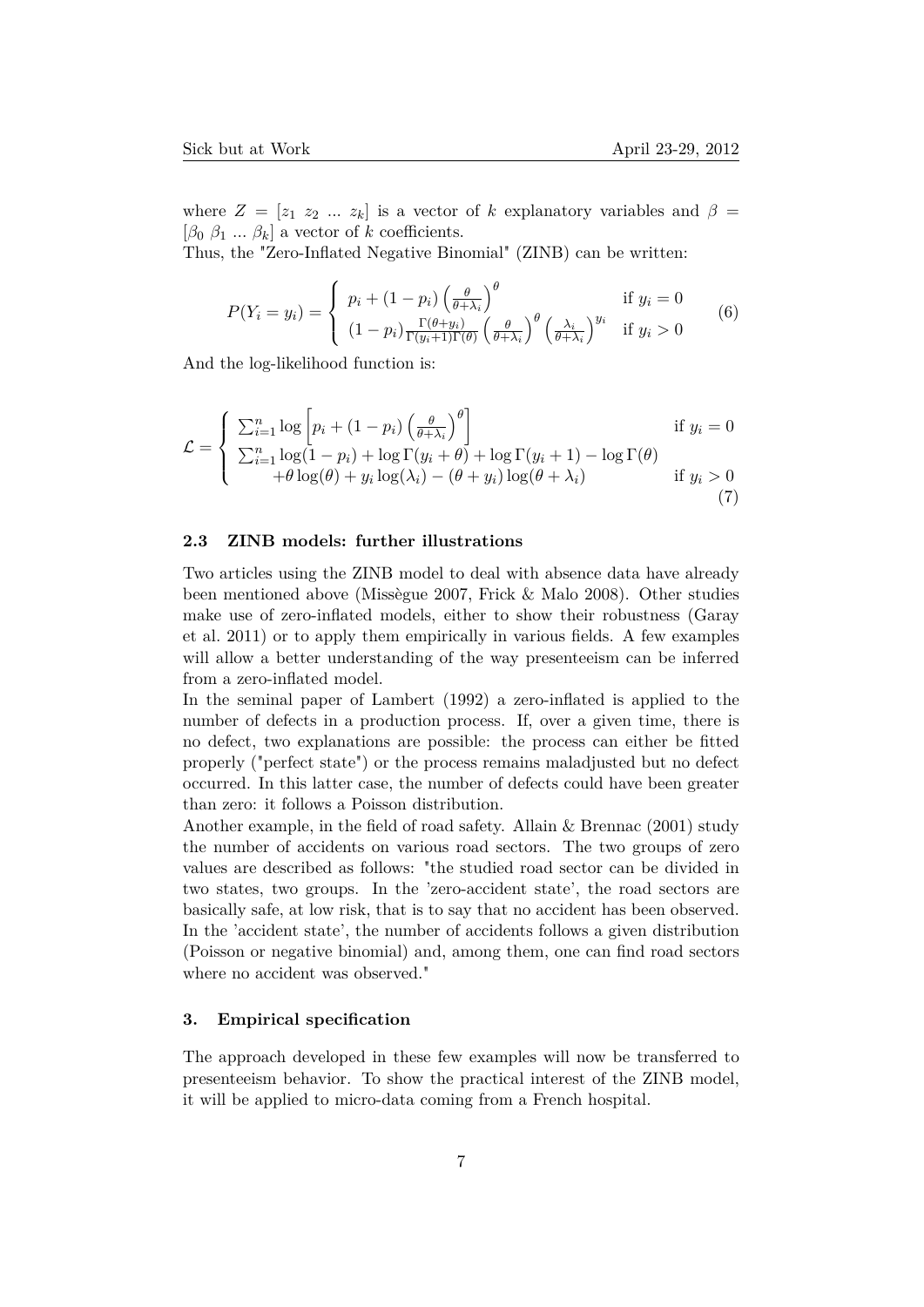# **3.1 Explanatory variables**

The database consists of demographic variables, job-related variables and absence data for each employee. It covers a 30-year time period (1981- 2010): such time depth is quite rare for micro-data and will be useful to give evidence on our model. These explanatory variables are presented in Table [1.](#page-7-0)

| Category                 | Variables                    | Type | <b>Statistics</b>     |
|--------------------------|------------------------------|------|-----------------------|
|                          | Man                          | B    | $(1)$ 21.2%           |
|                          | Age                          | C    | $(\bar{x})$ 43 years  |
| Demographic<br>variables | Age squared                  | C    |                       |
|                          | Single                       | B    | $(1)$ 17.0%           |
|                          | Married in 2009 or 2010      | B    | $(1)$ 2.3\%           |
|                          | No children                  | В    | $(1)$ 18.7%           |
|                          | One child                    | В    | $(1)$ 24.1\%          |
|                          | Job seniority                | C    | $(\bar{x})$ 5.6 years |
| Job-related              | Job mobility in 2008 or 2009 | B    | $(1)$ 24.1\%          |
|                          | Manager                      | В    | $(1)$ 4.4\%           |
| variables                | Non-permanent staff          | В    | $(1)$ 8.8%            |
|                          | Clerical employee            | B    | $(1)$ 10.4%           |
|                          | Service staff                | B    | $(1)$ 8.6\%           |
|                          | Caregiver                    | В    | $(1)$ 23.7%           |
|                          | Nurse (higher class)         | В    | 10.6%                 |

<span id="page-7-0"></span>Table 1: Explanatory variables in the model

Notes: B=binary, C=continuous,  $(\bar{x})$ =mean, (1)=share in total population

# **3.2 Dependant variable**

The dependent variable in the ZINB model is the number of days absent for sickness in 2010. Individuals with more than 70 days absent were excluded for two reasons. First, the purpose of this paper is to study presenteeism: it is obvious that beyond a given severity level (in the case of an accident or severe disease, for instance), sick workers cannot attend work, even if they are willing to do so. From a statistical point of view, in our dataset, this level can be set at 70 days absent in one year: beyond this threshold only a few individuals are concerned, and they all have very long absence periods. On the other hand, presenteeism is considered as a decision. Including long-term sickness absences would therefore result in a biased estimation. Because these events occur independently from an individual's choice and because they necessarily imply a withdrawal, it seems relevant to exclude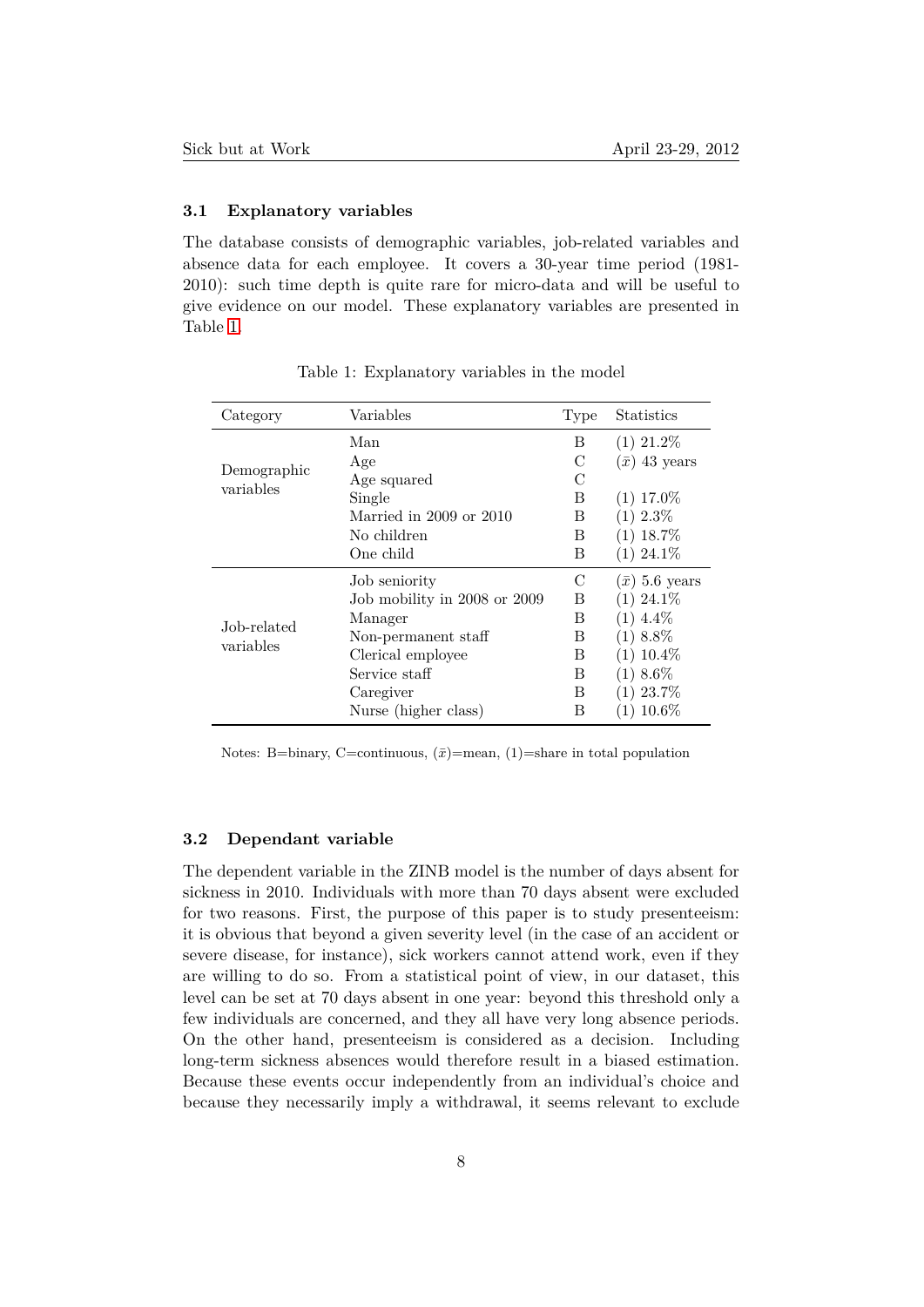

<span id="page-8-0"></span>Figure 1: Sickness absence in 2010: observed distribution

them from the database.

In addition, the dependant variable has the classic features of absence data. It is discrete, overdispersed (the empirical mean is 6.63 versus a variance of 183.22) and nil values are overrepresented (63.17% of the total population was never absent in 2010). Figure [1](#page-8-0) presents the observed distribution.

#### **3.3 Model estimation**

The estimation output is presented in Table [2.](#page-9-0) One can see that the coefficients are divided into two blocks: the first block consists in the negative binomial explanatory variables (vector *X* as noted above), the second contains the variables of the logistic model (vector *Z*). Only the most significant variables are retained. The coefficients will be analyzed in the next section (section [4.1](#page-10-0) page [11\)](#page-10-0).

Several other indicators appear in the model output. First, the dispersion parameter  $\alpha$ . It is simply the inverse of  $\theta$  in the ZINB model log-likelihood function (see equation [7\)](#page-6-0). As a link between mean and variance, the *α* parameter directly indicates the degree of overdispersion in the model (Hilbe 2011). When it tends to 0 (which means that the variance tends to  $\lambda$ ), the model returns to a Poisson distribution (no dispersion). This value in the ZINB model (0.978) has to be compared to the value in a basic negative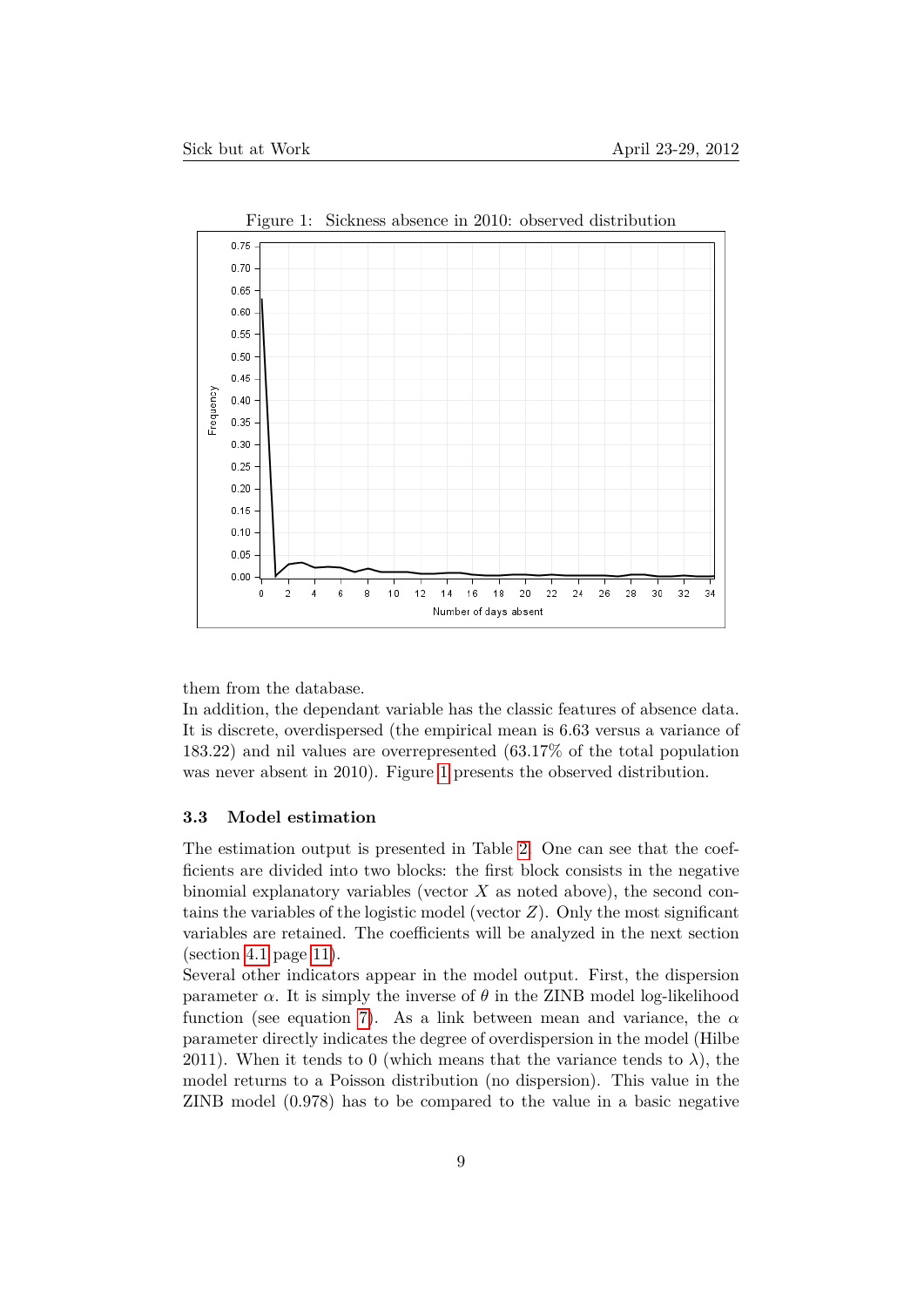binomial model without zero inflation, where  $\alpha = 7.499$ . The overdispersion of the data is obvious, but it is significantly reduced by a specific treatment of zero values. Parameter  $\alpha$  is fundamental. It namely allows an efficient model estimation, even if missing variables lead to unobserved heterogeneity. In our case, dispersion among employees could be explained by heterogeneous health levels, for example, which remains an unobserved information.

Two popular indicators were helpful to select this model among other attempts: the log-likelihood and the AIC (Akaike Information Criterion). The log-likelihood  $(\mathcal{L})$  is provided through the estimation. The AIC additionally takes into account the number of variables in the model<sup>[3](#page-9-1)</sup>.

| Parameter                    | Type           | Estimate |         |
|------------------------------|----------------|----------|---------|
|                              |                |          |         |
| Intercept                    |                | 5.160    | $***$   |
| Single                       | <b>Binaire</b> | $-0.264$ | $**$    |
| Clerical employee            | Binary         | $-0.316$ | $**$    |
| Service staff                | Binary         | 0.179    |         |
| Caregiver                    | Binary         | 0.153    | $\ast$  |
| Age                          | Continuous     | $-0.109$ | $**$    |
| Age squared                  | Continuous     | 0.001    | $**$    |
|                              |                |          |         |
| Intercept                    |                | $-0.328$ |         |
| Man                          | Binary         | 0.321    | $**$    |
| Age                          | Continuous     | 0.010    | $^\ast$ |
| Married in 2009 or 2010      | Binary         | $-0.466$ |         |
| No children                  | Binary         | 0.313    | $**$    |
| One child                    | Binary         | $-0.224$ | $\ast$  |
| Job seniority                | Continuous     | 0.046    | ***     |
| Job mobility in 2008 or 2009 | Binary         | $-0.260$ | $**$    |
| Service staff                | Binary         | $-0.503$ | ***     |
| Nurse (higher class)         | Binary         | 0.500    | $***$   |
| Manager                      | Binary         | 0.983    | ***     |
| Non-permanent staff          | Binary         | 0.706    | $***$   |
| $\alpha$                     |                | 0.978    | ***     |
| Log-likelihood               |                | -5971    |         |
| AIC                          |                | 11983    |         |

<span id="page-9-0"></span>Table 2: Zero-inflated negative binomial regression

P-value:  $\langle 0.1\% = *** \langle 1\% = ** \langle 5\% = * \langle 10\% =$ .

One may also compute a presenteeism probability for each employee (denoted by  $p_i$  in the previous section, cf. equation [4\)](#page-5-1). The presenteeism probability distribution is presented in Figure [2.](#page-10-1)

<span id="page-9-1"></span> $3AIC = -2\mathcal{L} + 2k$  (where *k* is the number of variables): the lower it is, the better the model.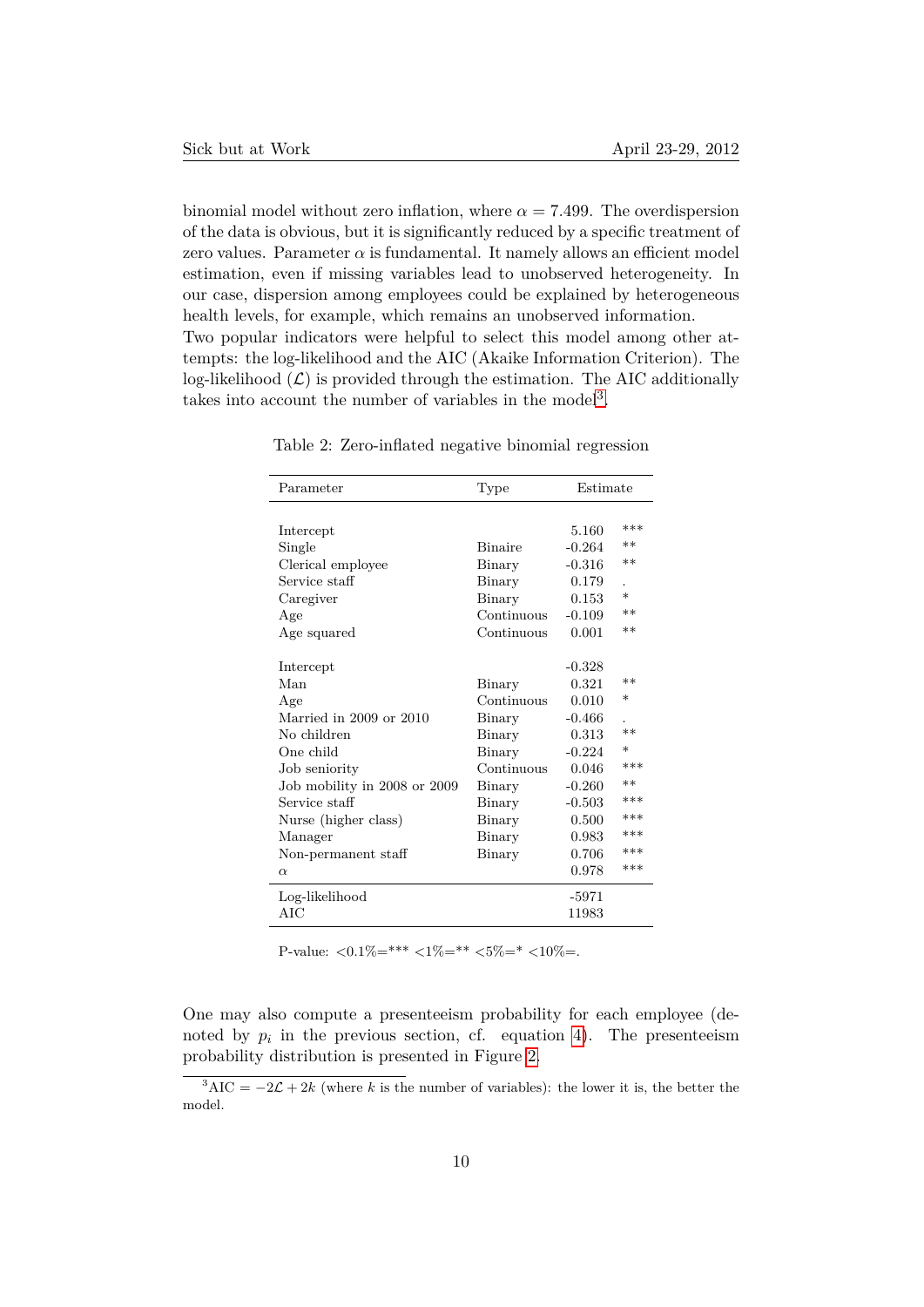

<span id="page-10-1"></span>Figure 2: Distribution of presenteeism probabilities (Model 1)

# **4. Results and relevance analysis**

In this final section, we first show the relevance of using a ZINB model to measure presenteeism. In general, our results are consistent with other existing outcomes. As well, we will see that the variables included in the model confirm by themselves that the captured phenomenon is undoubtedly presenteeism. We then approach this question from another angle, by comparing presenteeism probabilities to past absence records. The model estimation could also be significantly improved by introducing a new set of explanatory variables: previous absences of employees.

# <span id="page-10-0"></span>**4.1 Empirical results**

#### *Variables and estimates*

The ZINB estimates should be read in the light of a common analytical framework. Let us first raise a preliminary matter: when, in a given year, an employee has no absence, what are the reasonable grounds? There are two compelling reasons: either the individual's health status is very good and he is never sick, or he attends work while sick, adopting a behavioral rule of voluntary presence.

For the independant variables in Table [2](#page-9-0) (second block), the first explana-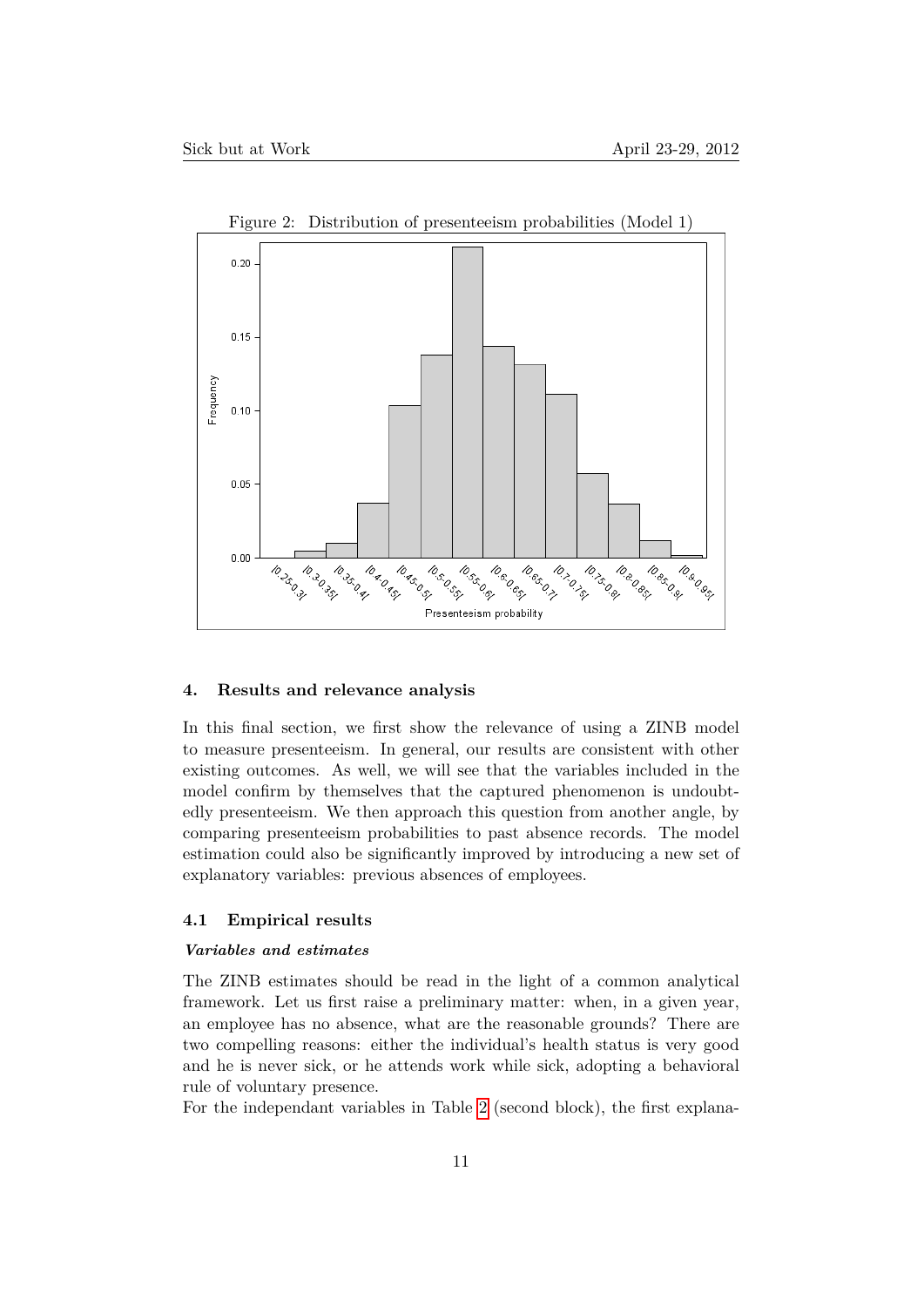tion does not hold up. Age is a key example: the coefficient is positive. This means that the occurrence of the observed phenomenon increases with age. Therefore, it cannot merely be explained by a good health or physical strength because health generally declines with age and because the incidence of many diseases increases in the same time. It is more rational to consider that older employees adopt more frequently a behavioral rule, i.e. working when sick. Each other variable should also be analyzed in the light of this reasoning. All things being equal, why would non-permanent employees (coefficient equal to 0.706) have a better health status than others? Why would childless employees (0.313) have less health problems than parents? Even when it comes to job-related variables, a better health status is not able to explain such differences. From this, one can conclude that the measured phenomenon here is presenteeism.

#### *Results are in line with other studies*

In section [1.1,](#page-1-0) some outcomes of other studies were presented. The results of the ZINB model are all consistent with them. Further key information is provided by the "European Working Conditions Survey" (EWCS) conducted in 2010 on about 40,000 respondents in 34 countries. Presenteeism is captured through the following question: "Over the past 12 months did you work when you were sick?".

To that question, 48% of French respondents and 40% of all respondents answered positively. In the French part of the EWCS, men and women seem more or less on the same level playing field towards presenteeism. The ZINB model finds that men are more often subject to presenteeism, as well as older employees. This confirms the specificity of the hospital sector for the gender variable (Demerouti et al. 2009) and, regarding age, the finding is congruent with several other studies (Hansen & Andersen 2008, among them). ZINB estimates show also that family context is an important element in an individual's decision. Employees whose marital status has changed in 2009 or 2010 (wedding) or those with one (young) child are less exposed to presenteeism. Those who are childless, in contrast, are more likely to come to work being sick.

Finally, the effect of job-related variables is clearly in line with three recurring findings. First, a high responsibility level implies a high risk of presenteeism (Caverley et al. 2007). In the ZINB model, a managerial position is related to increased presenteeism. Second, in the hospital sector, employees who are daily involved in direct care for patients are more likely to work being sick (Demerouti et al. 2009). In the hospital we study, nurses (especially the more experienced ones<sup>[4](#page-11-0)</sup>) are more subject to presenteeism. The reverse is true for the service staff, whose relationship with patients is

<span id="page-11-0"></span><sup>&</sup>lt;sup>4</sup>In the EWCS, presenteeism increases with qualification level: 57.1% of the qualified employees reported for presenteeism, versus 46.2% with lower qualification levels.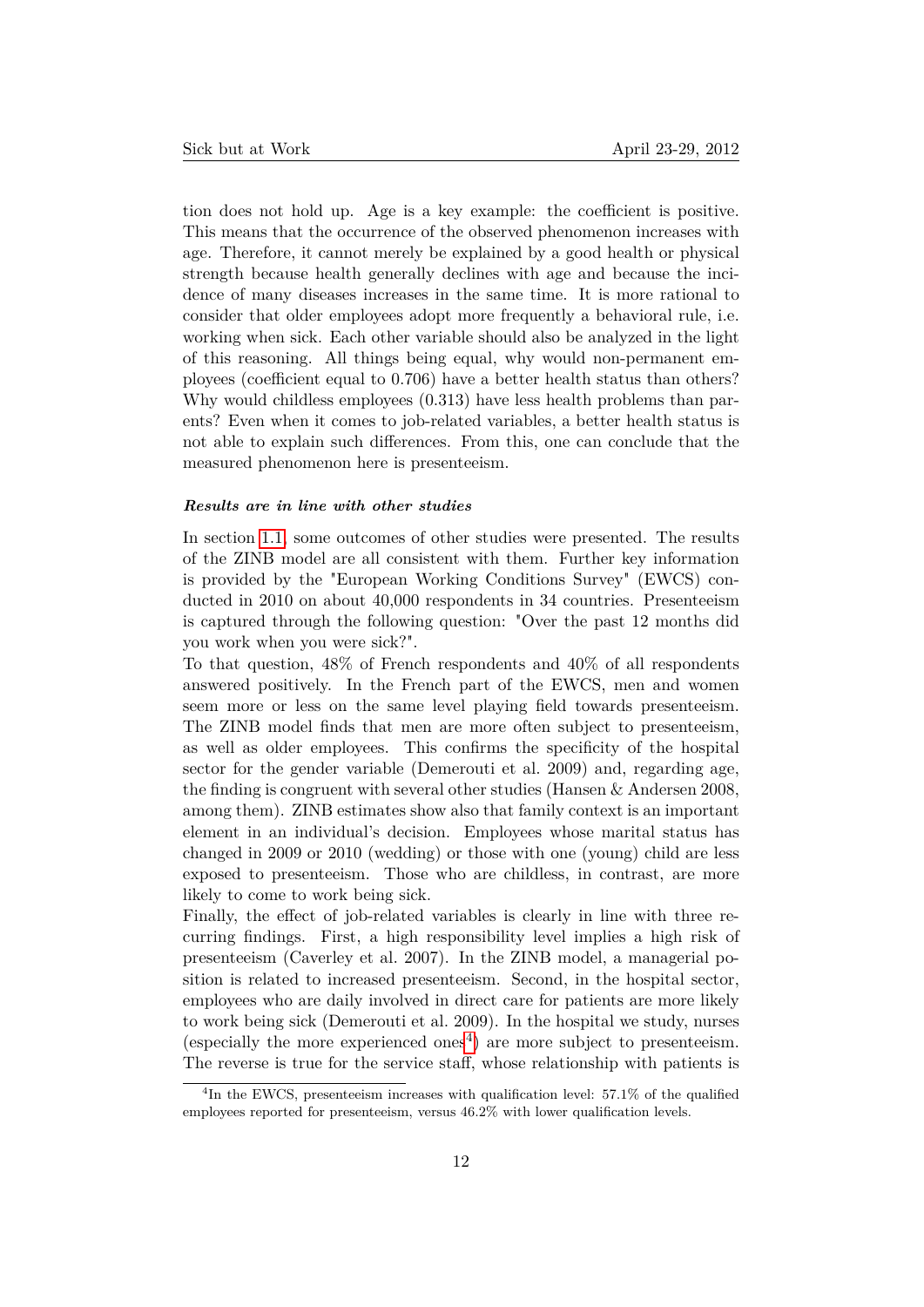| $N = 1954$  | 101      | ]0;7[    | [7;17] | $ 17; + $ | Total |
|-------------|----------|----------|--------|-----------|-------|
| [0.25; 0.5] | $3.2\%$  | 25.5%    | 25.9%  | 45.4%     | 100\% |
| [0.5; 0.7]  | $6.0\%$  | $39.4\%$ | 29.3%  | 25.3%     | 100%  |
| [0.7; 0.95] | $21.4\%$ | 49.2%    | 17.2%  | 12.2%     | 100%  |
| Total       | $9.6\%$  | $40.4\%$ | 25.8%  | 24.2%     | 100%  |

<span id="page-12-0"></span>Table 3: Presenteeism probability and absence mean over 10 years

Notes: 45.4% of employees having a presenteeism probabily lower than 0.5 in 2010, also have an absence mean higher than 17 days between 2001 et 2010.

more distant. Third, job insecurity leads to more presenteeism (Hansen  $\&$ Andersen 2008). In our model, non-permanent staff is in fact more exposed to presenteeism.

#### **4.2 Comparison with panel data**

The relevance of our results can also be highlighted by crossing the presenteeism probabilities obtained with the ZINB model in 2010 and the past absence records.

As discussed above, a way to detect presenteeism behavior is to explore an individual's past absence records. If the model is relevant, employees with high presenteeism probabilities, should not have very much absence days in the years before. To verify that, we put together employees who were with the hospital at least for 10 years (2001-2010): that is the case for 1954 employees among 2911 included in the ZINB estimation. In Table [3](#page-12-0) the average number of days absent over 10 years is crossed with the presenteeism probabilities observed in 2010.

As we can see, 70.6% of employees who have a presenteeism probability higher than 0.7 were also absent less than 7 days in average over the past ten years<sup>[5](#page-12-1)</sup>. In the same way,  $45.4\%$  of employees whose probabilities are lower than 0.5 have in average more than 17 days of  $\mathfrak{h}^6$  $\mathfrak{h}^6$ . A  $\chi^2$  test of inde-pendence shows that significant differences exist in the distribution<sup>[7](#page-12-3)</sup>. As expected, the test confirms that the most important contributions to the total  $\chi^2$  value concern two subpopulations. Employees with a high presenteeism probability are clearly overrepresented under 7 days absence mean and underrepresented beyond. Conversely, employees with a low presenteeism probability have also very high absence means.

In addition, column percentages show that 96.28% of the 188 employees who have never been absent during 10 years were found with a presenteeism

<span id="page-12-1"></span> $5$ The median is 6.95.

<span id="page-12-2"></span> $^6\mathrm{The}$  third quartile value is 16.58.

<span id="page-12-3"></span> $7\chi^2 = 210.9$ . It is significant at a 0.1% level with 4 degrees of freedom.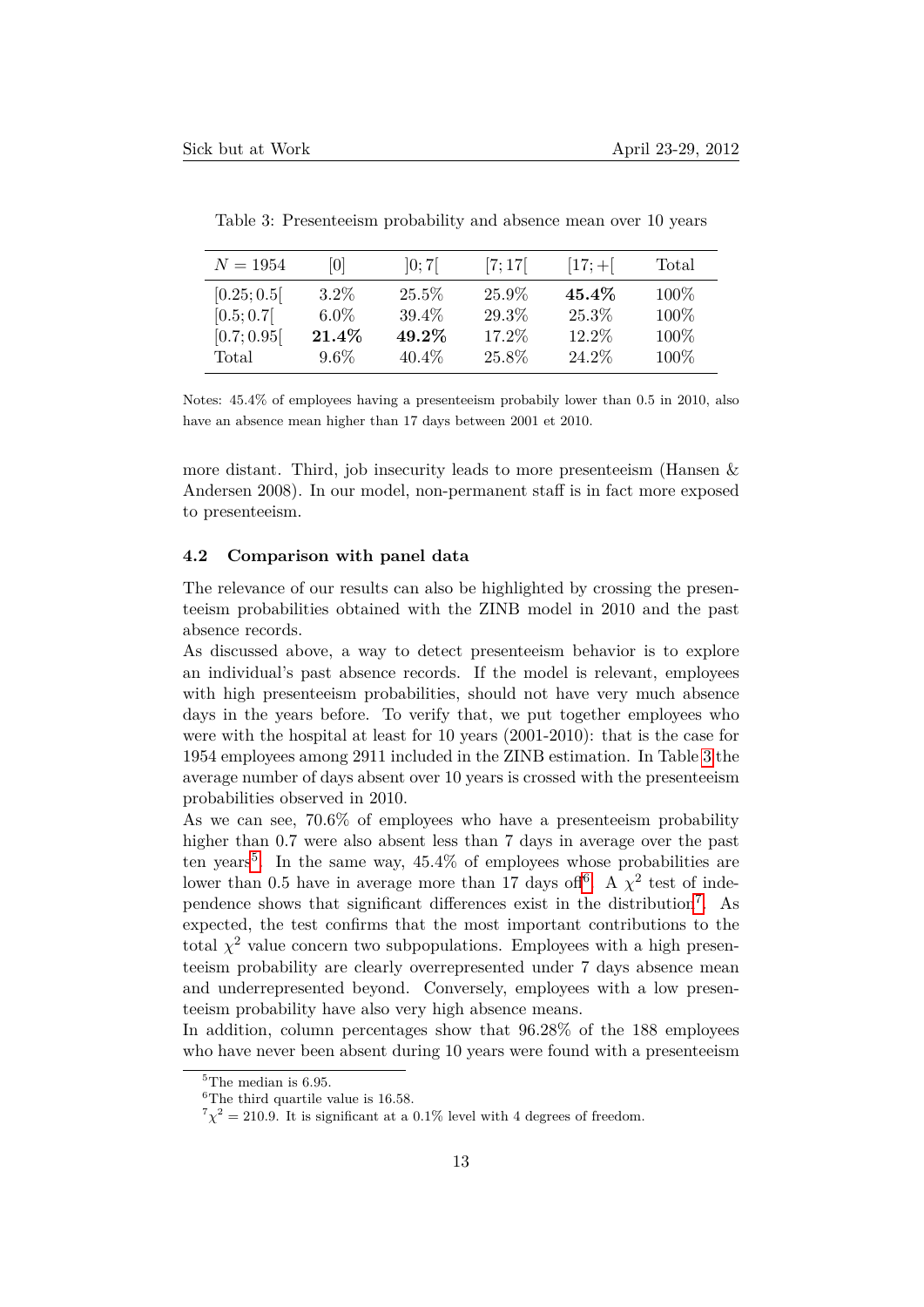probability higher than 0.5, and 56.91% with a probability higher than 0.7. Thus, without any information about previous absences, and by using only cross-sectional data for 2010, our model achieved a result which is consistent with the absence records from past years. This is true in a ten-year analysis, as we have seen, but remains coherent over 20 years (In [Appendix A](#page-19-0) page [20,](#page-19-0) the same table for the period 1991-2010 is provided).

Based on the presenteeism probability distribution (Figure [2](#page-10-1) page [11\)](#page-10-1), it is also possible to study successively subpopulations, that is to say, groups of employees divided into tranches according to their probabilities. [Appendix](#page-20-0) [B](#page-20-0) (page [21\)](#page-20-0) presents several absence indicators for these subpopulations over the past three years, and [Appendix C](#page-20-1) (same page) provides a similar analysis for employees who were with the firm between 2001 and 2010. In these two tables, special consideration is given to the number of years without any absence.

Again, it appears that the estimated presenteeism probabilities are very consistent when comparing with previous absences. Thus, subpopulations with a presenteeism probability lower than 70% are characterized by low absence averages and by a high number of "zero absence" years.

However, these highest categories apart, sub-populations are quite heterogeneous. This makes especially an issue if we aim to divide the total population into two homogeneous groups, those who are "at risk" of presenteeism and those who are not. It is *a priori* difficult to set a level beyond which individuals can be considered "at risk" and below which they are not. Central values don't give a clear indication because the boundary cannot be placed similarly according to the different indicators. Ideally, a new explanatory variable should be introduced in order to further reduce heterogeneity between individuals and to create a clear separation. This is the subject of the last part.

# **4.3 Previous absences**

Finally, we propose an improvement of our specification to allow a better identification of employees who are particularly subject to presenteeism. The model contains the same independent variables as the previous one ("model 1"). The only difference of this new model ("model 2") is that, for each individual, the absences recorded during the two past years are used as explanatory variables. Table [4](#page-14-0) describes the variables used in addition. Past absences are specific variables. First, they reduce heterogeneity related to health. Employees namely differ in their physical condition, resistance to disease, etc. Past absences give further indications on this individual specificities. "As worker absence reflects, to some extent the worker's health state, the probability of an event of absence occurring at time *t* will potentially depend on whether or not the worker was absent at time *t*−1" (Barmby 2002, p.471). In this line, previous absences also have another property: when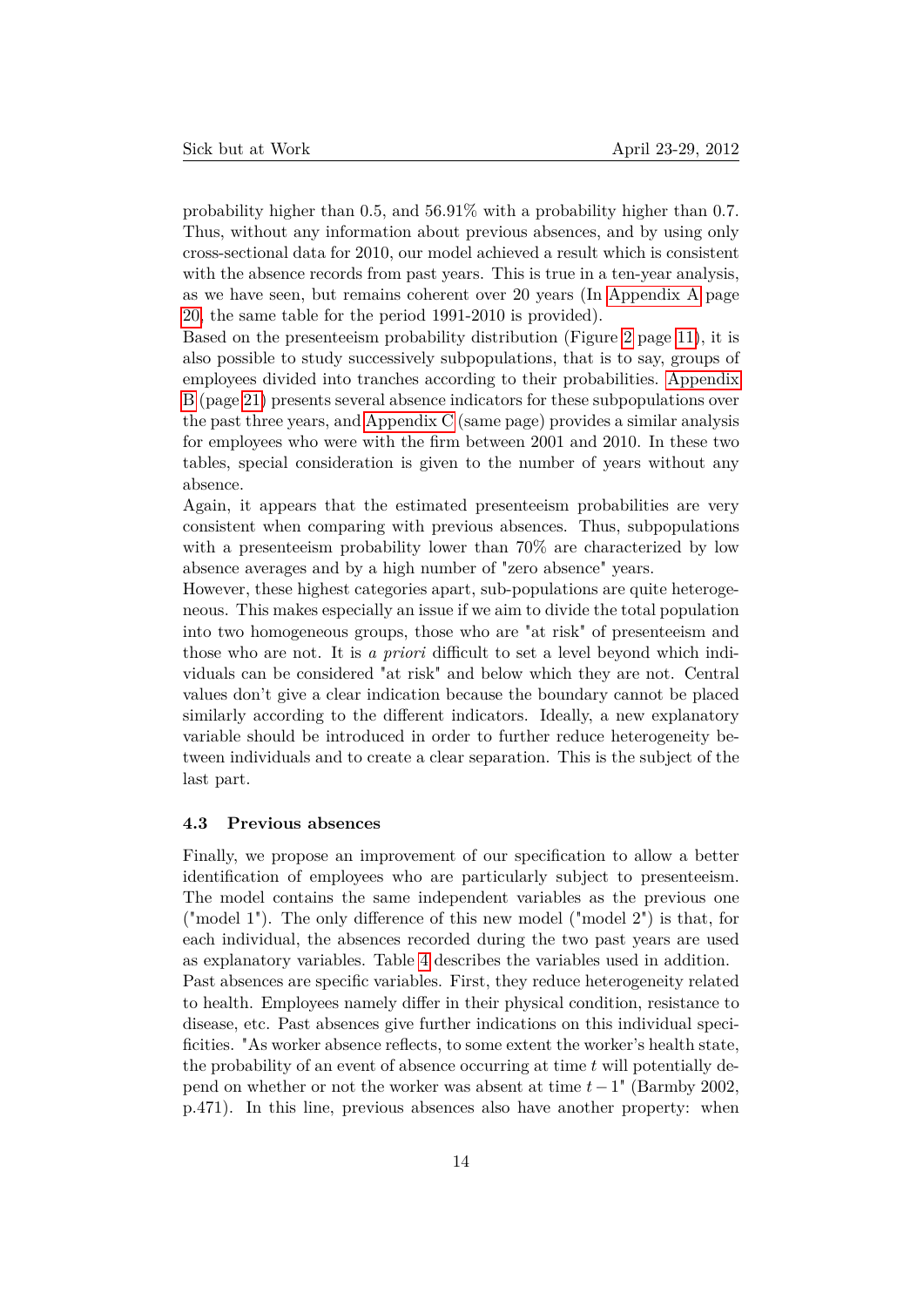| Category      | Variables                                              |        | Type Statistics                      |
|---------------|--------------------------------------------------------|--------|--------------------------------------|
| Past absences | Maternity leave (2010)<br>Absence mean (2008 and 2009) | В<br>C | $(1)$ 4.3\%<br>$(\bar{x})$ 12.5 days |
|               | No absence in 2008 and 2009                            | В      | $(1)$ 39.0%                          |

<span id="page-14-0"></span>Table 4: Additional variables

Notes: B=binary, C=continuous,  $(\bar{x})$ =mean, (1)=share in total population

used as explanatory variables, they allow a better discrimination between employees. The probability distribution of model 1 (without previous absences) had a nearly Gaussian shape (Figure [2](#page-10-1) page [11\)](#page-10-1): it was hard to set a boundary between two sub-populations. When the past absences are included (model 2), the probability distribution becomes bimodal. Two subpopulations are markedly distinguished and a threshold emerges around 70% (Figure [3\)](#page-15-0).

The reduction of heterogeneity is also illustrated by the decrease in parameter  $\alpha$ : it changes from 0.978 in Model 1 to 0.913 in Model 2.

A comparison between model 1 and model 2 (see [Appendix D](#page-21-0) page [22\)](#page-21-0) shows that when past absences are included, other variable's estimates decrease and/or lose some of their significance. That is the case for age: as well as past absences, age is a proxy for health. Therefore, it seems normal that the estimate and the p-value of this variable decrease.

As noted earlier, 40% of respondents to the EWCS reported that they had worked being sick during the 12 past months. In model 2, individuals particularly exposed to presenteeism represent a share of 37.5% in the total population, which seems relevant. When past absences are used, coefficients signs remain unchanged, values are stable, even if slightly pulled down. This may be due to the important weight of the variable "No absence in 2008 and 2009": it is the highest of all estimates. But the findings of Model 1 (Section [4.1\)](#page-10-0) remain entirely valid.

15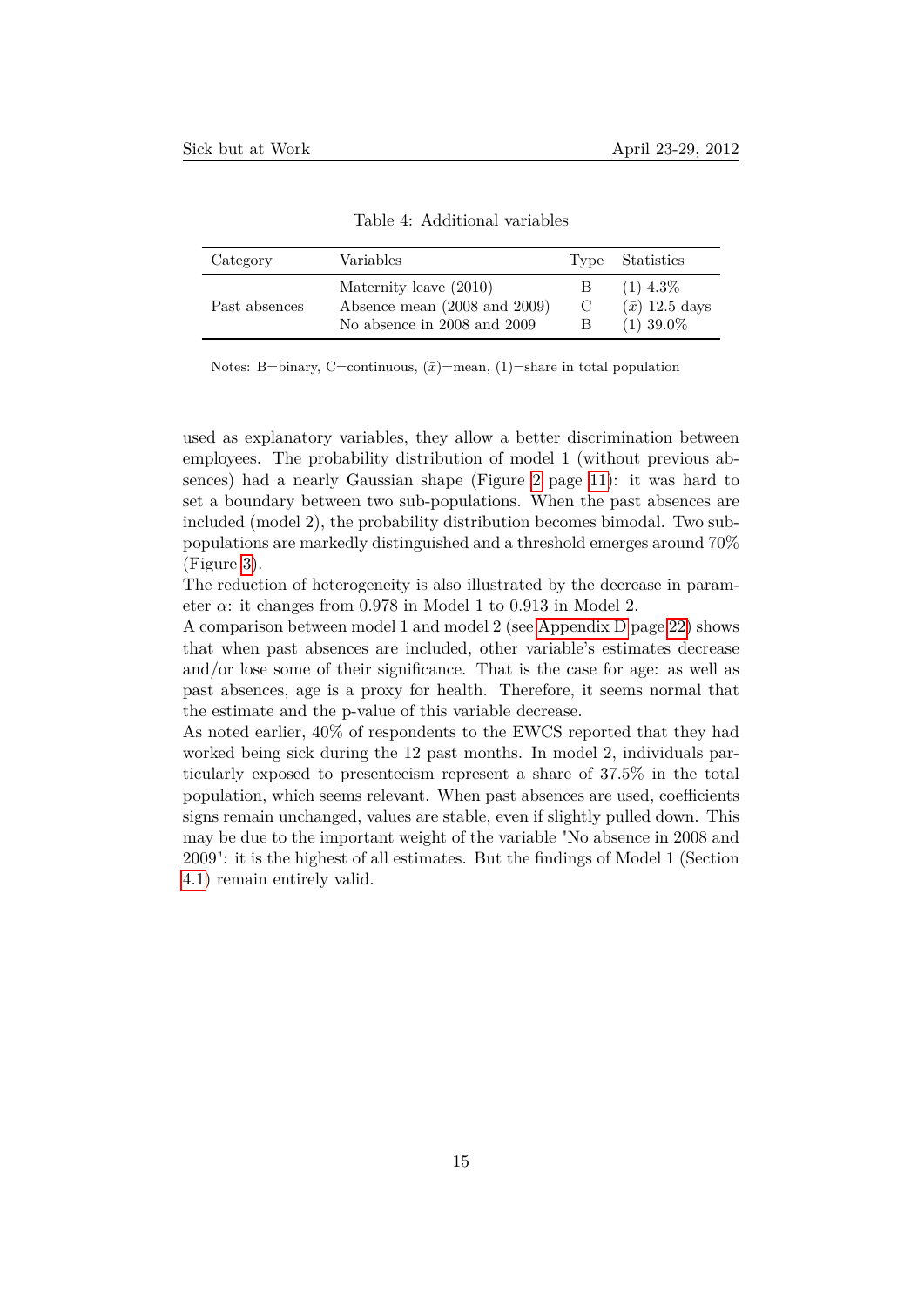

<span id="page-15-0"></span>Figure 3: Distribution of presenteeism probabilities (Model 2)

# **Conclusion**

The central purpose of our zero-inflated negative binomial model (ZINB) is to allow a more systematic and less costly analysis (both in time and money) of presenteeism behavior. An empirical application to corporate data, to various industries and even to large-scale surveys could possibly help scholars and practitioners to identify more accurately the factors underlying the decision to attend work while sick.

To do so, a goal of this paper was to look beyond a mere econometric approach. Even if a clarification of the ZINB model's theoretical underpinnings was absolutely necessary, especially to put forward its two essential properties (the capture of heterogeneity and a special treatment for nil values), we emphasized the empirical outcomes and evidences. That was the core of our analysis. Thanks to a long-term longitudinal dataset (1981-2010) we could compare presenteeism probabilities computed by the model (only based on cross-sectional data for year 2010) with the past absence records of the studied population. Such bifocal point of view proved to be fruitful, since the two approaches identified nearly the same at-risk individuals.

Of course, lines of improvement emerged as well. The last section of this paper outlines one of them. In order to separate more strictly two homogeneous sub-populations, the at-risk individuals and others, we introduced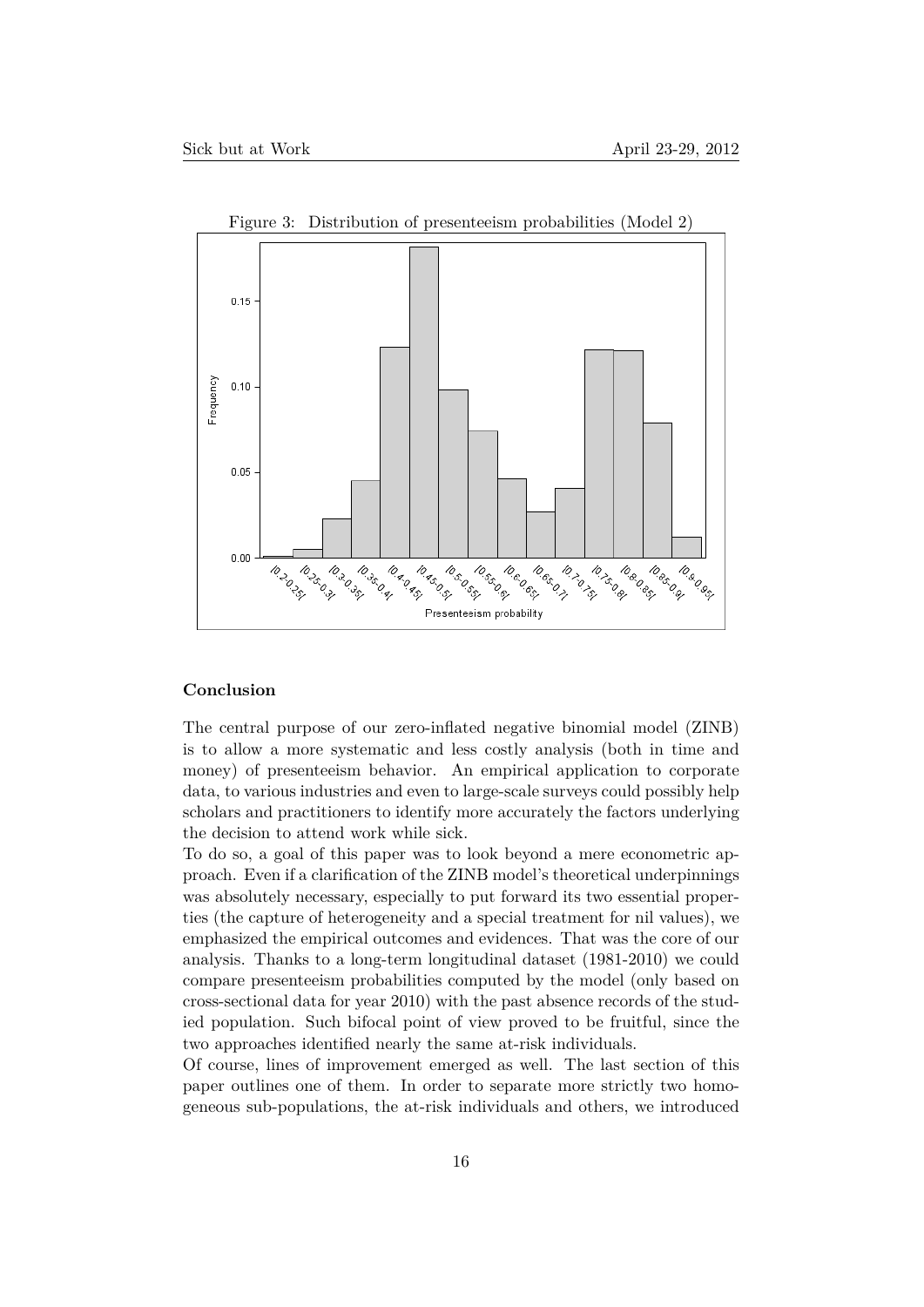past absences (for the two previous years) in the model as explanatory variables. This attempt is promising, but still requires some adjustments. In further studies, we will also try to apply the ZINB model each year successively to cross-sectional data. Preliminary tests result in stable estimates. This is another reason to believe that the model is robust. This could also provide an opportunity to examine individual cases and to verify with more accuracy if presenteeism is a factor of future absenteeism.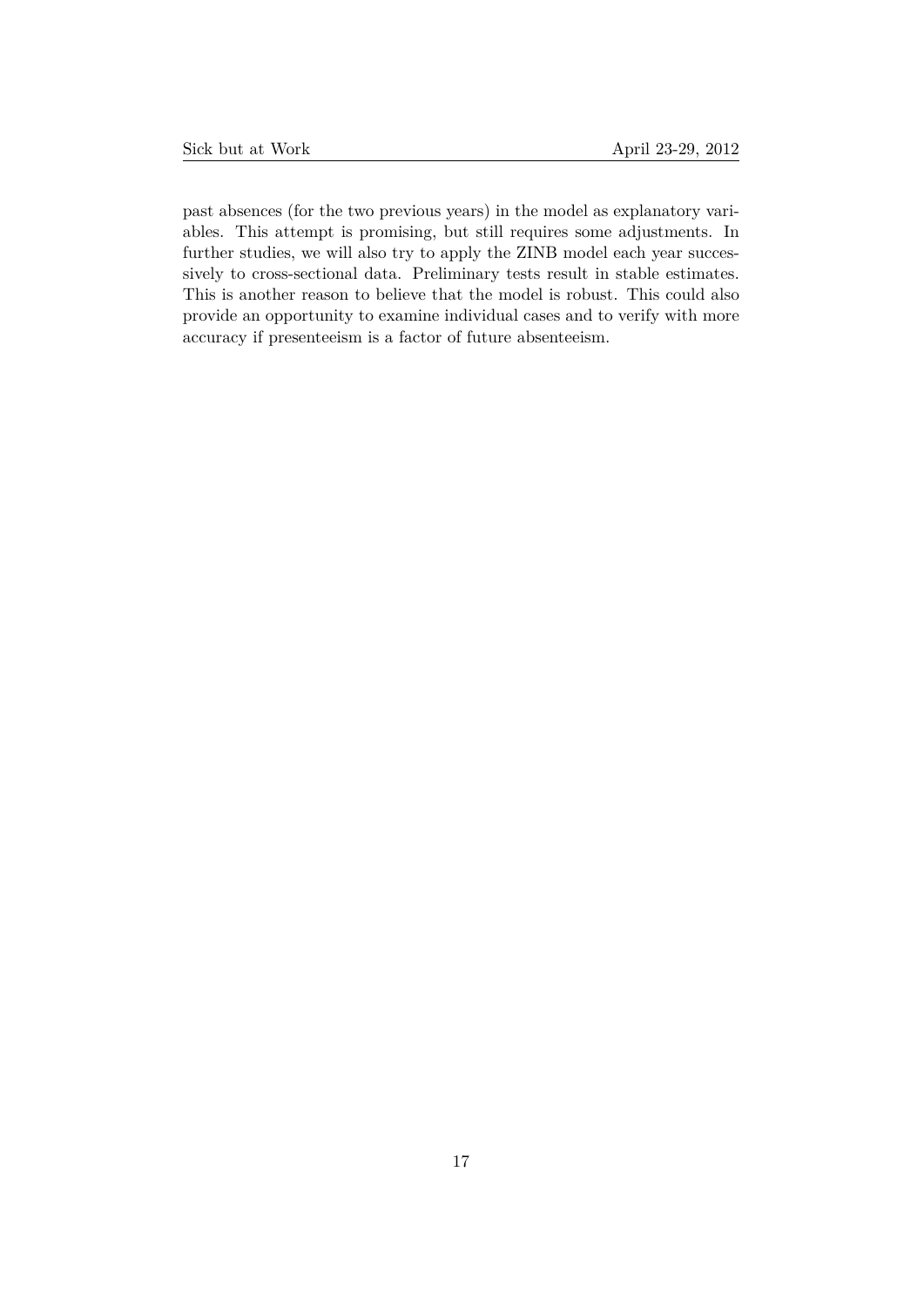# **References**

- Allain E. & Brennac T. (2001), "Modèles linéaires généralisés appliqués à l'étude des nombres d'accidents sur des sites routiers: le modèle de poisson et ses extensions", *Recherche Transports Sécurité* **72**, pp. 3–18.
- Aronsson G. & Gustafsson K. (2005), "Sickness presenteeism: prevalence, attendance pressure factors, and an outline of a model for research", *Journal of Occupational and Environmental Medicine* **47**(9), pp. 958– 956.
- Aronsson G., Gustafsson K. & Dallner M. (2000), "Sick but yet at work. An empirical study of sickness presenteeism", *Journal of Epidemiology and Community Health* **54**, pp. 502–509.
- Barmby T. (2002), "Worker absenteeism: a discrete hazard model with bivariate heterogeneity", *Labour Economics* **9**, pp. 469–476.
- Bergström G., Bodin L., Hagberg J., Lindh T., Aronsson G. & Josephson M. (2009), "Does sickness presenteeism have an impact on future general health?", *International Archives of Occupational and Environmental Health* **82**(10), pp. 1179–1190.
- Caverley N., Cunningham J. B. & MacGregor J. N. (2007), "Sickness presenteeism, sickness absenteeism, and health following restructuring in a public service organization", *Journal of Management Studies* **44**(2), pp. 304–319.
- Demerouti E., Le Blanc P., Bakker A. B., Schaufeli W. B. & Hox J. (2009), "Present but sick: a three-wave study on job demands, presenteeism and burnout", *Career Development International* **14**(1), pp. 50–68.
- Frick B. & Malo M. A. (2008), "Labor market institutions and individual absenteeism in the European Union: the relative importance of sickness benefit systems and employment protection legislation", *Industrial Relations* **47**(4), pp. 505–529.
- Garay A. M., Hashimoto E. M., Ortega E. M. & Lachos V. H. (2011), "On estimation and influence diagnostics for zero-inflated negative binomial regression models", *Computational Statistics and Data Analysis* **55**, pp. 1304–1318.
- Goetzel R. Z., Long S. R., Ozminkowski R. J., Hawkins K., Wang S. & Lynch W. (2004), "Health, absence, disability, and presenteeism cost estimates of certain physical and mental health conditions affecting U.S. employers", *Journal of Occupational and Environmental Medicine* **46**(4), pp. 398–411.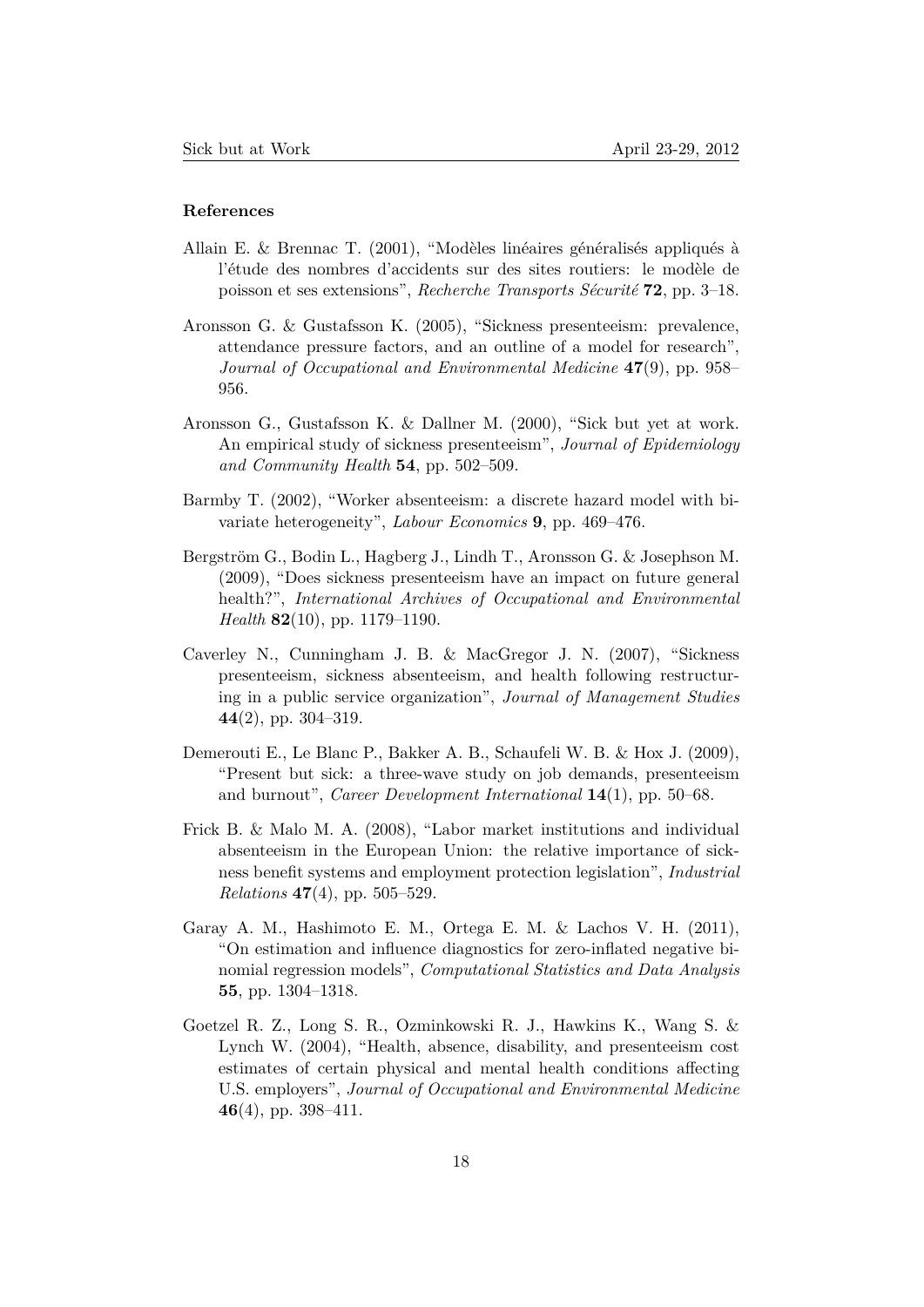- Gosselin E. & Lauzier M. (2011), "Le présentéisme : lorsque la présence n'est pas garante de la performance", *Revue Française de Gestion* **37**(211), pp. 15–27.
- Hansen C. D. & Andersen J. D. (2008), "Going ill to work What personal circumstances, attitudes and work-related factors are associated with sickness presenteeism?", *Social Science and Medicine* **67**, pp. 956–964.
- Hilbe J. M. (2011), *Negative Binomial Regression Second Edition*, Cambridge University Press, New York.
- Johns G. (2009), "Presenteeism in the workplace: a review and research agenda", *Journal of Organizational Behavior* **31**(4), pp. 519–542.
- Kivimäki M., Head J., Ferrie J. E., Hemingway H., Shipley M. J., Vahtera J. & Marmot M. G. (2005), "Working while ill as a risk factor for serious coronary events: the Whitehall II study", *American Journal of Public Health* **95**, pp. 98–102.
- Lambert D. (1992), "Zero-inflated poisson regression, with an application to defects in manufacturing", *Technometrics* **34**(1), pp. 1–14.
- Missègue N. (2007), "Les arrêts de travail des séniors en emploi", *Dossiers Solidarité et Santé (Direction de la recherche, des études, de l'évaluation et des statistiques)* **2**, pp. 1–23.
- Staub K. E. & Winkelmann R. (2011), "Consistent estimation of zeroinflated count models", Working Paper SOI0908, Socioeconomic Institute - University of Zurich.
- Winkelmann R. (2008), *Econometric Analysis of Count Data Fifth Edition*, Springer-Verlag, Berlin Heidelberg.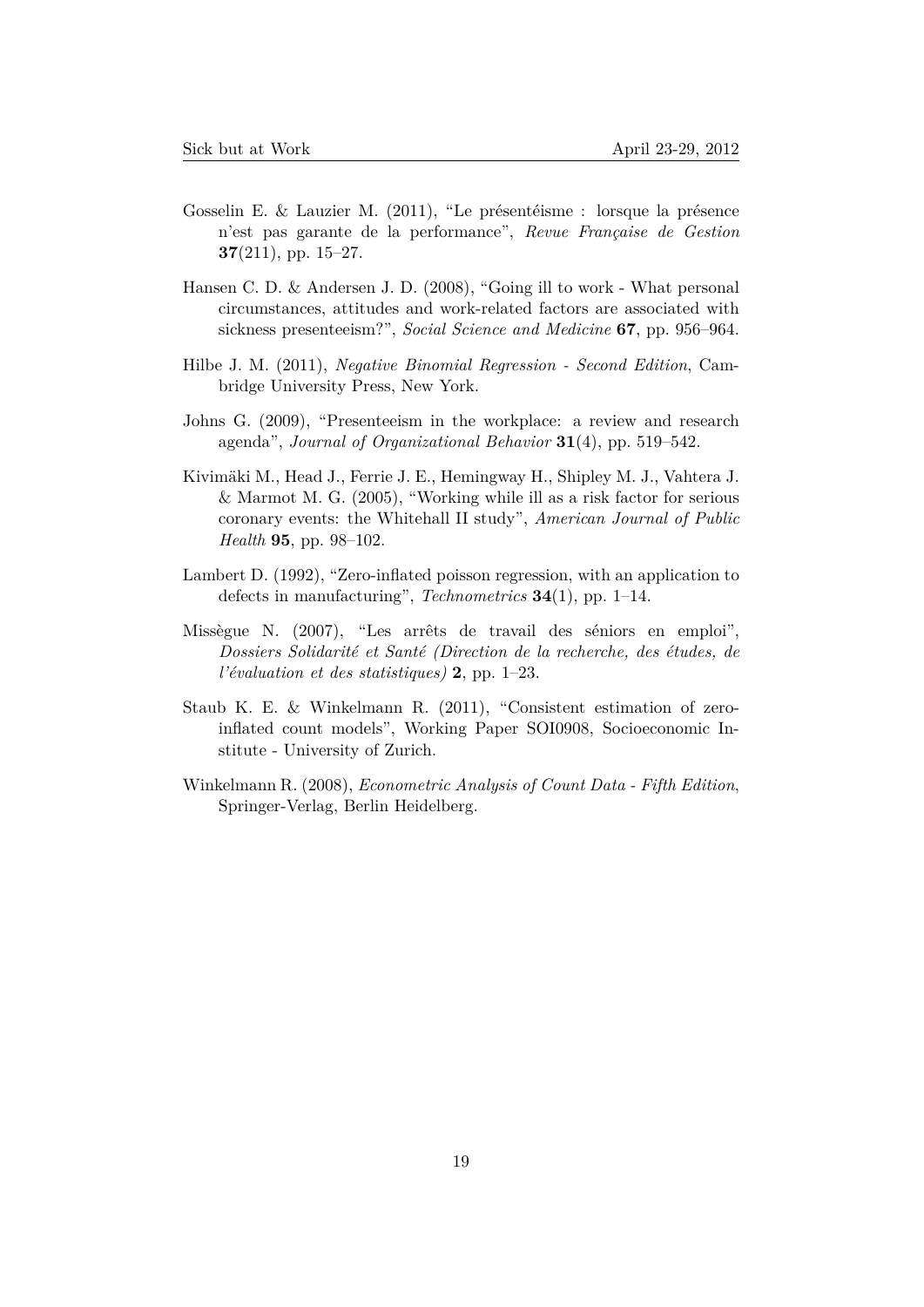<span id="page-19-0"></span>**Appendix A Presenteeism probability and absence mean over 20 years**

| $N = 1059$  | 10       | ]0;7[ | [7;17] | $[17; +]$ | Total |
|-------------|----------|-------|--------|-----------|-------|
| [0.25; 0.5] | $1.4\%$  | 28.8% | 23.3%  | 46.6%     | 100\% |
| [0.5; 0.7]  | $1.6\%$  | 41.5% | 34.4%  | 22,5%     | 100%  |
| [0.7; 0.95] | $12.6\%$ | 54.0% | 22.6%  | 10.9%     | 100%  |
| Total       | $5.2\%$  | 44.8% | 29.7%  | 20.3%     | 100%  |

Notes: 46.6% of employees having a presenteeism probabily lower than 0.5 in 2010, also have an absence mean higher than 17 days between 1991 et 2010.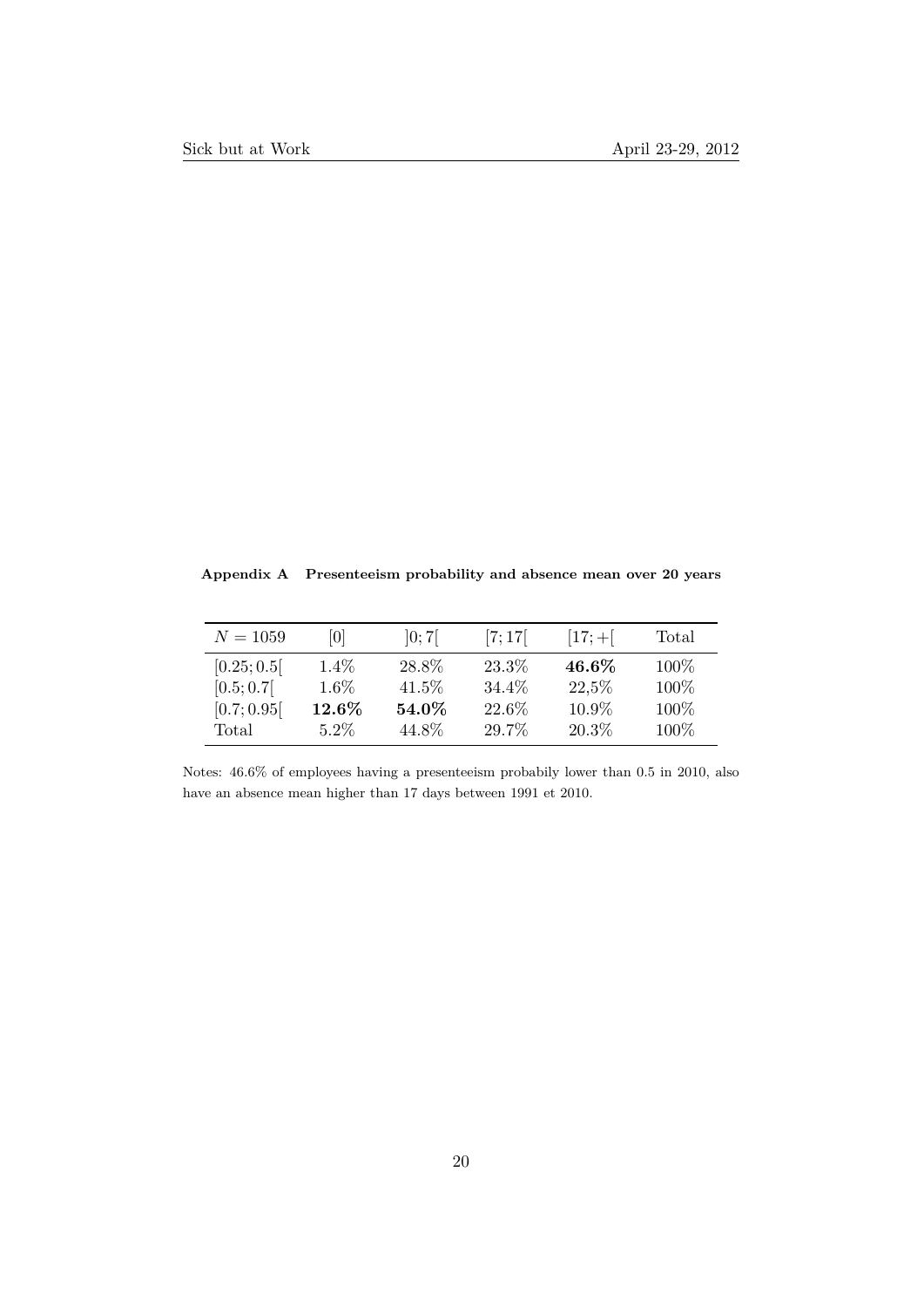<span id="page-20-0"></span>

|                             | $0.2 - 0.55$ | $0.55 - 0.6$ |       | $0.6-0.65$ $0.65-0.7$ $0.7-0.75$ |          | $0.75 - 0.8$ | $0.8 - 0.95$ | $_{\rm Total}$ |
|-----------------------------|--------------|--------------|-------|----------------------------------|----------|--------------|--------------|----------------|
| Absence mean in 2010        | 0.37         | 6.88         | 7.10  | 5.00                             | 3.88     | 3.04         | 2.60         | 6.63           |
| No absence in 2010          | 51.5%        | $60.2\%$     | 63.8% | 68.7%                            | $74.7\%$ | 79.6%        | $83.4\%$     | $63.2\%$       |
| No absence in 2008          | 47.3%        | 53.9%        | 61.0% | 64.5%                            | 62.3%    | 71.3%        | 80.7%        | 57.6%          |
| No absence in 2008 and 2009 | $25.1\%$     | 35.2%        | 40.0% | 46.7%                            | 47.8%    | 60.5%        | 69.0%        | 39.0%          |
| In total population         | 856          | 616          | 420   | 383                              | 324      | 167          | 145          | 2911           |
| In total population $(\%)$  | 29.4%        | 21.2%        | 14.4% | $13.2\%$                         | $11.1\%$ | 5.7%         | $5.0\%$      | 100.0%         |

<span id="page-20-1"></span>

|                                  | $0.2 - 0.55$                           |                                                       |                                                       | $0.55 - 0.6$ $0.6 - 0.65$ $0.65 - 0.7$ $0.7 - 0.75$           |                            | $0.75 - 0.8$ $0.8 - 0.95$ |                                           | Total                |
|----------------------------------|----------------------------------------|-------------------------------------------------------|-------------------------------------------------------|---------------------------------------------------------------|----------------------------|---------------------------|-------------------------------------------|----------------------|
| Absence mean over 5 years        |                                        |                                                       |                                                       |                                                               |                            |                           |                                           | 12.44                |
| Absence mean over 10 years       | $19.18$<br>$18.60$<br>$2.34$<br>$4.38$ | $\begin{array}{c} 13.81 \\ 14.69 \\ 2.57 \end{array}$ | $\begin{array}{c} 11.55 \\ 11.07 \\ 2.86 \end{array}$ | $\begin{array}{c} 10.19 \\ 11.05 \\ 3.05 \\ 5.72 \end{array}$ | $8.33$<br>$8.37$<br>$3.27$ | 7.34<br>7.05<br>7.04      | 12 12 12 12<br>12 12 12 12<br>12 12 12 13 | $\frac{12.62}{2.85}$ |
| Years without absence (5 years)  |                                        |                                                       |                                                       |                                                               |                            |                           |                                           |                      |
| Years without absence (10 years) |                                        | 4.94                                                  | 5.52                                                  |                                                               | 6.28                       |                           |                                           |                      |
| In total population              |                                        |                                                       |                                                       |                                                               |                            | 130                       |                                           |                      |
| In total population $(\%)$       | $\frac{440}{22.5\%}$                   | $\frac{435}{22.3\%}$                                  | $\frac{285}{14.6\%}$                                  | $15.0\%$                                                      | 249<br>12.7%               | 6.7%                      | $\frac{121}{6.2\%}$                       | $1954$<br>$100.0\%$  |
|                                  |                                        |                                                       |                                                       |                                                               |                            |                           |                                           |                      |